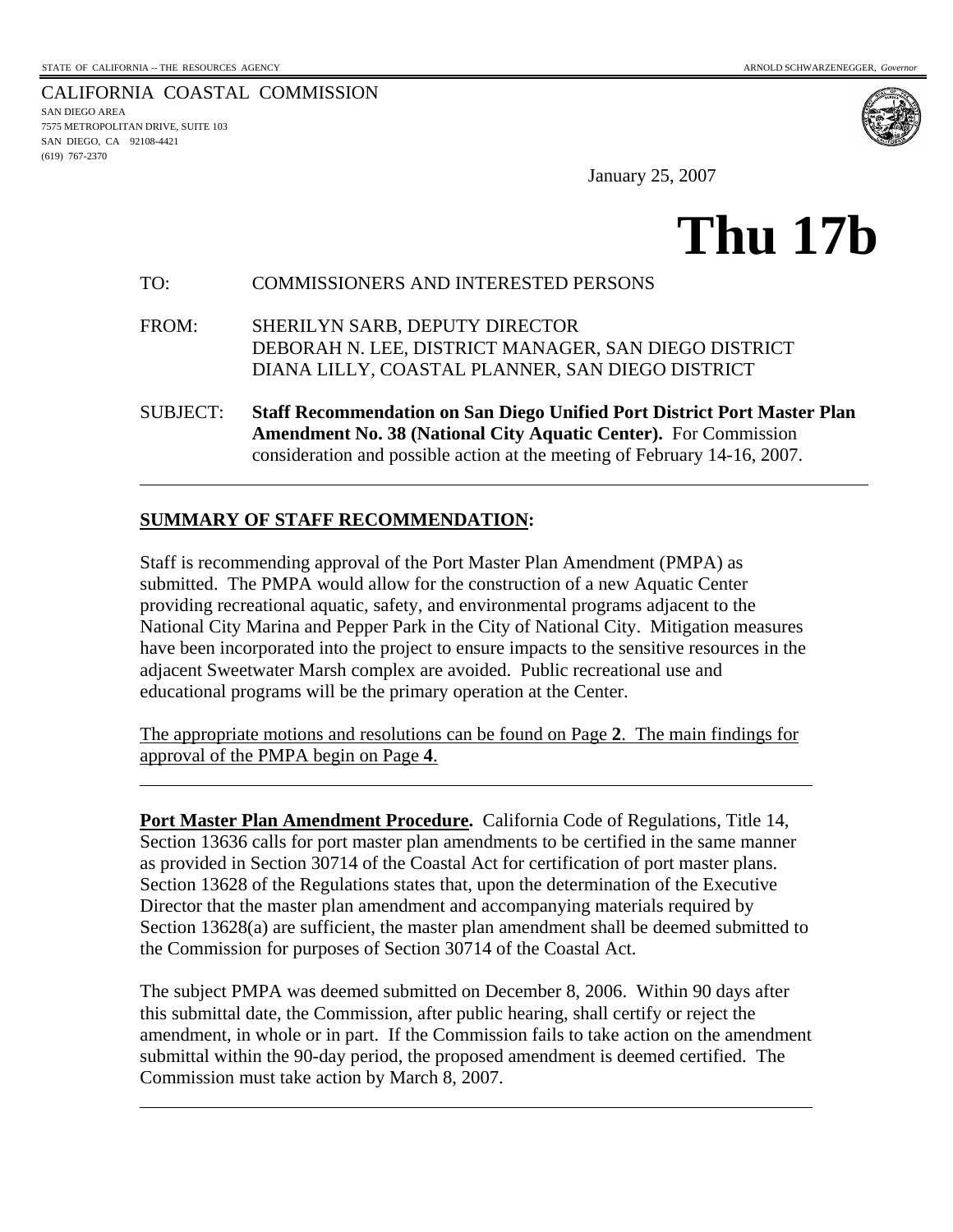## **STAFF RECOMMENDATION:**

## <span id="page-1-0"></span>**I. PORT MASTER PLAN SUBMITTAL - RESOLUTIONS**

Following a public hearing, staff recommends the Commission adopt the following resolution and findings. The appropriate motion to introduce the resolution and a staff recommendation are provided just prior to the resolution.

RESOLUTION I (Resolution to approve certification of Port of San Diego Master Plan Amendment No. 38)

**MOTION:** *I move that the Commission certify the Port of San Diego Master Plan Amendment No. 38*

## **STAFF RECOMMENDATION OF CERTIFICATION:**

Staff recommends a **YES** vote. Passage of this motion will result in certification of the port master plan amendment and adoption of the following resolution and findings. The motion to certify passes only upon an affirmative vote of a majority of the Commissioners present.

## **RESOLUTION TO CERTIFY PORT MASTER PLAN AMENDMENT:**

The Commission hereby certifies the Port of San Diego Master Plan Amendment No. 38 and adopts the findings set forth below on grounds that the amendment is consistent with Chapter 3 and Chapter 8 of the Coastal Act. Certification of the amendment complies with the California Environmental Quality Act because either 1) feasible mitigation measures and/or alternatives have been incorporated to substantially lessen any significant adverse effects of the amendment on the environment, or 2) there are no further feasible alternatives and mitigation measures that would substantially lessen any significant adverse impacts on the environment that will result from certification of the port master plan amendment.

## **II. FINDINGS AND DECLARATIONS.**

The Commission finds and declares as follows:

 **A. Previous Commission Action.** The Commission certified the San Diego Unified Port District Master Plan on October 14, 1980. The Commission has reviewed approximately thirty-six amendments since that date.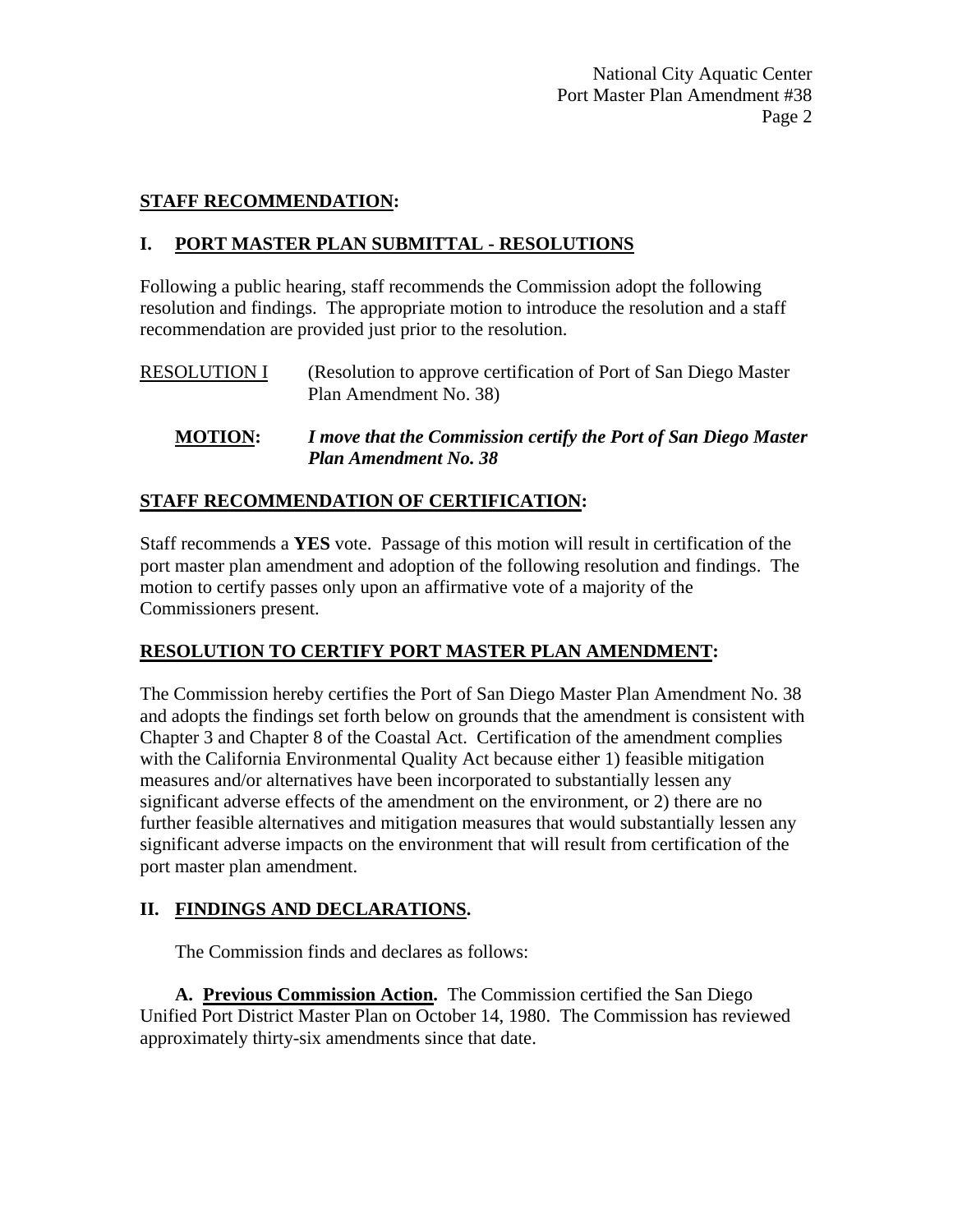**B. Contents of Port Master Plan Amendments.** California Code of Regulations Title 14, Section 13656 calls for port master plan amendments to be certified in the same manner as port master plans. Section 30711 of the Coastal Act states, in part, that a port master plan shall include all the following:

- (1) The proposed uses of land and water areas, where known.
- (2) The proposed design and location of port land areas, water areas, berthing, and navigation ways and systems intended to serve commercial traffic within the area of jurisdiction of the port governing body.
- (3) An estimate of the effect of development on habitat areas and the marine environment, a review of existing water quality, habitat areas, and quantitative and qualitative biological inventories, and proposals to minimize and mitigate any substantial adverse impact.
- (4) Proposed projects listed as appealable in Section 30715 in sufficient detail to be able to determine their consistency with the policies of Chapter 3 (commencing with Section 30200) of this division.
- (5) Provisions for adequate public hearings and public participation in port planning and development decisions.

The Commission finds that the proposed port master plan amendment conforms to the provisions of Section 30711 of the Coastal Act. The proposed changes in land uses contain sufficient detail in the port master plan submittal for the Commission to make a determination that the proposed amendment is consistent with the Chapter 3 and Chapter 8 policies of the Coastal Act.

The proposed amendment was the subject of a Mitigated Negative Declaration under the California Environmental Quality Act. The Mitigated Negative Declaration associated with the plan amendment was subject to public review and hearing and was adopted by the Board of Port Commissioners on October 10, 2006 as Resolution #2006-161. A public hearing on the proposed master plan amendment was held and the amendment was adopted by the Board of Port Commissioners on October 10, 2006 as Resolution # 2006- 162.

 **C. Standard of Review.** Proposed projects listed as appealable in Section 30715 must be consistent with the policies of Chapter 3 of the Coastal Act. As noted above, the proposed amendment would allow for construction of an aquatic center, which is an appealable project. Therefore, the policies of Chapter 3 and Chapter 8 of the Coastal Act are the standard of review the proposed amendment.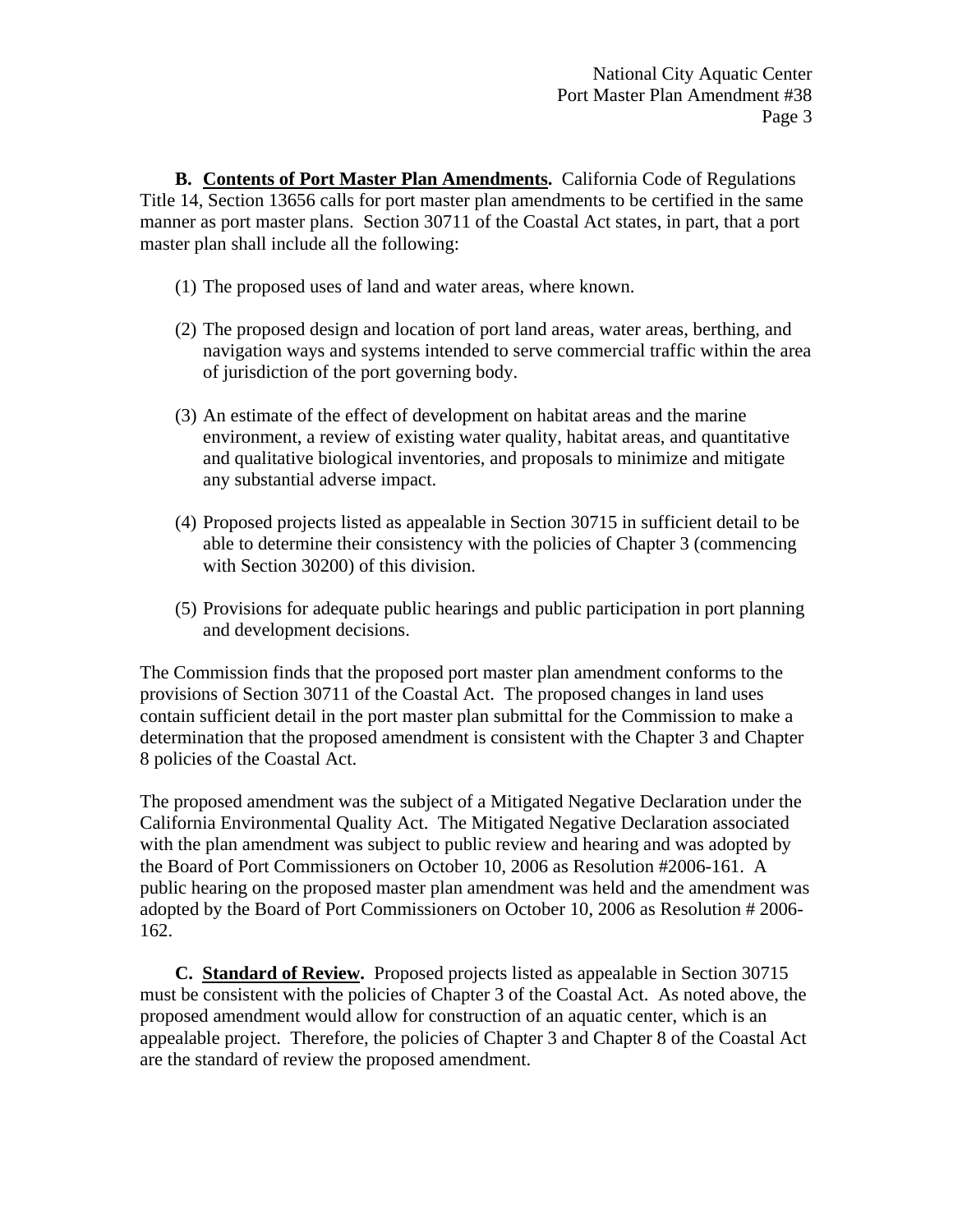<span id="page-3-0"></span> **D. Summary of Proposed Plan Amendment.** The proposed Port Master Plan (PMP) Amendment would allow for the construction of a new, 4,700 square foot, 16 to 22 foot high Aquatic Center providing recreational aquatic, safety, and environmental programs. The aquatic center itself would contain office and reception rooms, locker rooms, watercraft storage, restrooms for center users, an outdoor classroom, security office, janitorial area, a mechanical/electrical room, security walls, fencing, and lighting. Programs at the center would include sailing, windsurfing, kayaking, outrigger canoeing, rowing, fishing, search and rescue courses, wildlife appreciation and marine science, environmental education, youth group classes, school outreach programs, Boy/Girl Scout events, and day camps. Health and safety courses would include first aid and safety, CPR courses, boating safety, emergency response, and lifeguard training.

In addition to programs, the proposed Aquatic Center would be available for special activities such as specialty camps, theme birthday parties, and contracts with schools, special family events, community and corporate team building events, and environmental education. All of the activities at the site would take place as part of a organized group program; no rentals or unsupervised watercraft use would be permitted.

The proposed Aquatic Center would be located just east of Pepper Park, an existing 6 acre public park within Subarea 58 of the National City Bayfront, Planning District 5 of the Port Master Plan in the City of National City (see Exhibit #2). East of the project site is the National City Marina, which is currently under construction. North and west of the project site are industrial areas in National City. Paradise Creek and Marsh lies about ¼ mile to the east of the site, west of Interstate 5, running approximately 2,800 feet from the Sweetwater Flood Control Channel, while the Sweetwater Marsh complex and D Street Fill and mudflats lie immediately south of the flood control channel.

Construction of the center would require demolishing the existing public restroom on the project site, as well as removal of an existing drinking fountain, a public pay phone, 8 to 13 trees, turf, and concrete walkways, and restriping the existing parking lot to maximize the number of parking spaces. The public restrooms would be replaced or temporary restrooms made available prior to the demolition of the existing restroom facility. No inwater work would occur. All trees proposed for removal would be relocated or replaced in the adjacent park, parking lot, or street medians, and native plant species would be incorporated into the proposed landscape improvements. The existing access to the small boat dock on the Sweetwater Canal would be maintained and new walkways and continuous public access along the shoreline would be provided. The new shoreline walkways would connect with the accessways at the adjacent marina to the east and Pepper Park facilities to the west.

The site is currently designated for Commercial Recreation and Park/Plaza, and no changes to the land use designation are proposed. Rather, the amendment would add "water dependent educational and recreational program facilities and activities" to the description of uses permitted in Commercial Recreation- and Park/Plaza-designated land.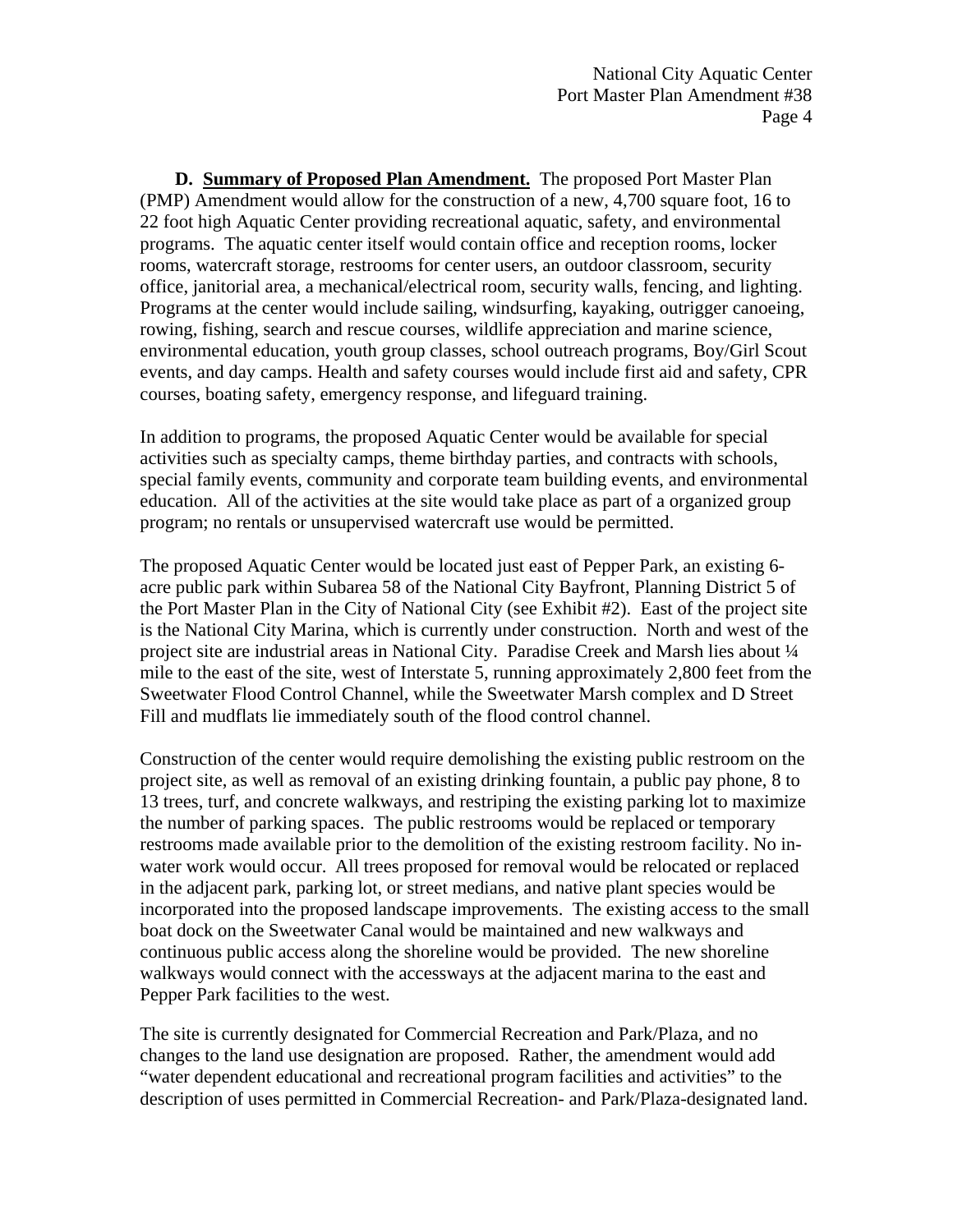A description of the Aquatic Center would be added to the National City Bayfront Precise Plan section of the PMP, and the Center would be added to the project list as an appealable project. Completed or obsolete projects would also be deleted from the project list.

The following new projects would be added to the project list:

PEPPER PARK PUBLIC RESTROOMS: Demolish and remove existing structure, drinking fountain, public pay phone, and landscape materials. Construct new ADA compliant restroom facility, drinking fountain, public pay phone, walkways and landscape improvements.

AQUATIC CENTER: Construct restrooms, locker rooms, offices, classrooms, watercraft storage, paved exterior activity areas, security walls, fencing, lighting, and landscape improvements. Remove temporary classroom and storage facility and return pavement area to parking use.

The aquatic center has been designated an appealable project.

In addition, after discussions with Commission staff, the Port has agreed to make revisions to the proposed amendment to include the "Promenade" designation next to the Center on Figure 15 of the PMP, to make it clear that the walkway is to be maintained for continuous public access, and may not be impeded by activities at the Center. The Port has also agreed to add the following langage to the text of the plan: "The aquatic center will be primarily for public programs, events, and organized activities." The language is intended to ensure that public recreational and educational events are always the focus of center activites, rather than private or corporate events.

 **E. Conformance with the Coastal Act.** The proposed amendment would result in changes to land use categories and to the text and Precise Plan map in Planning District 6 (Coronado Bayfront). In order for the Commission to certify the proposed master plan amendment, the Commission must determine that the amendment conforms to the following applicable Chapter 3 and Chapter 8 policies of the Act:

## **1. Applicable Policies**

## Section 30210.

 In carrying out the requirement of Section 4 of Article X of the California Constitution, maximum access, which shall be conspicuously posted, and recreational opportunities shall be provided for all the people consistent with public safety needs and the need to protect public rights, rights of private property owners, and natural resource areas from overuse.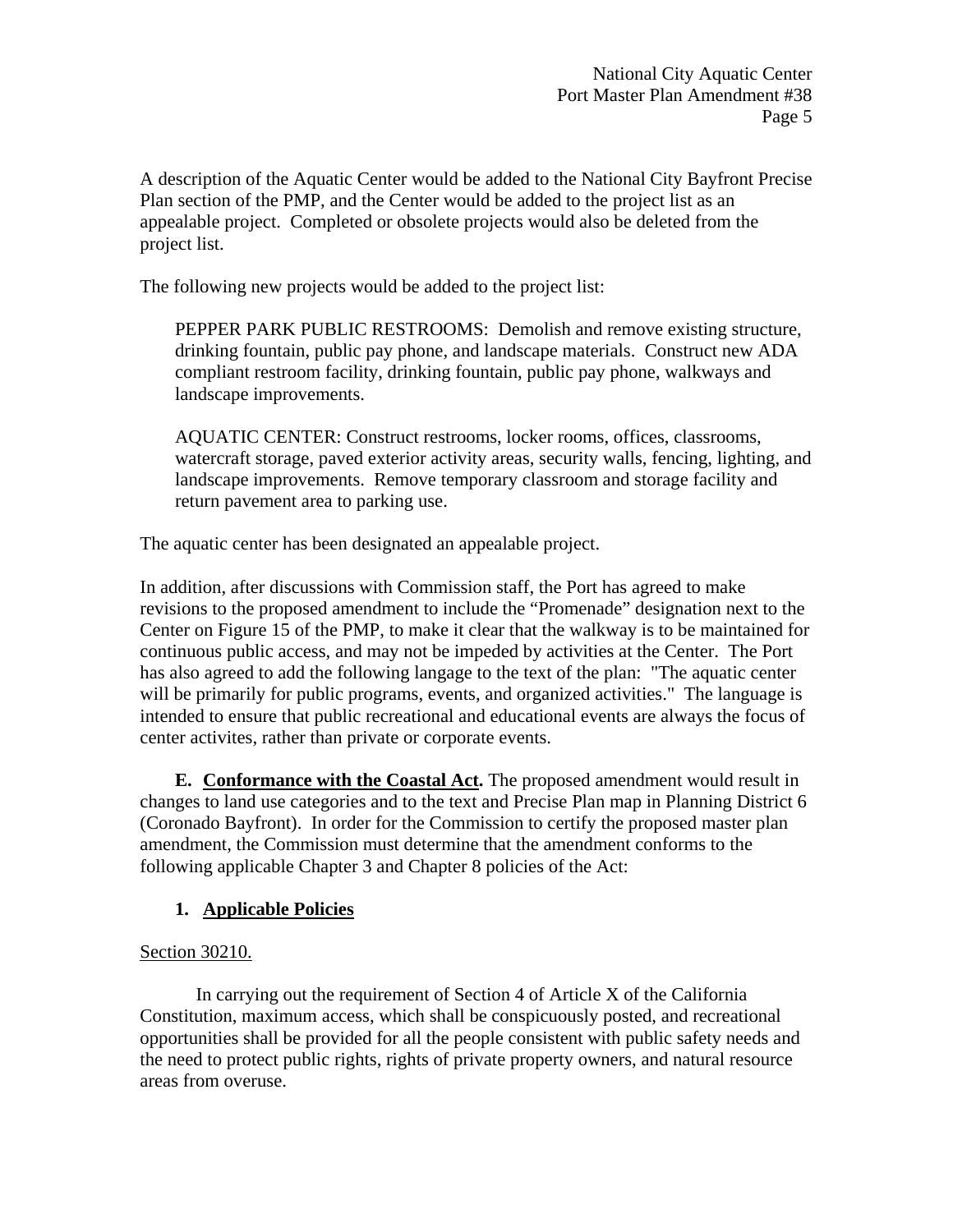## Section 30211.

 Development shall not interfere with the public's right of access to the sea where acquired through use or legislative authorization, including, but not limited to, the use of dry sand and rocky coastal beaches to the first line of terrestrial vegetation.

#### Section 30212.

 (a) Public access from the nearest public roadway to the shoreline and along the coast shall be provided in new development projects except where:

 (1) it is inconsistent with public safety, military security needs, or the protection of fragile coastal resources,

(2) adequate access exists nearby, or,

[...]

## Section 30213.

 Lower cost visitor and recreational facilities shall be protected, encouraged, and, where feasible, provided. Developments providing public recreational opportunities are preferred.

#### Section 30220

 Coastal areas suited for water-oriented recreational activities that cannot readily be provided at inland water areas shall be protected for such uses.

#### Section 30221

 Oceanfront land suitable for recreational use shall be protected for recreational use and development unless present and foreseeable future demand for public or commercial recreational activities that could be accommodated on the property is already adequately provided for in the area.

#### Section 30230.

 Marine resources shall be maintained, enhanced, and where feasible, restored. Special protection shall be given to areas and species of special biological or economic significance. Uses of the marine environment shall be carried out in a manner that will sustain the biological productivity of coastal waters and that will maintain healthy populations of all species of marine organisms adequate for long-term commercial, recreational, scientific, and educational purposes.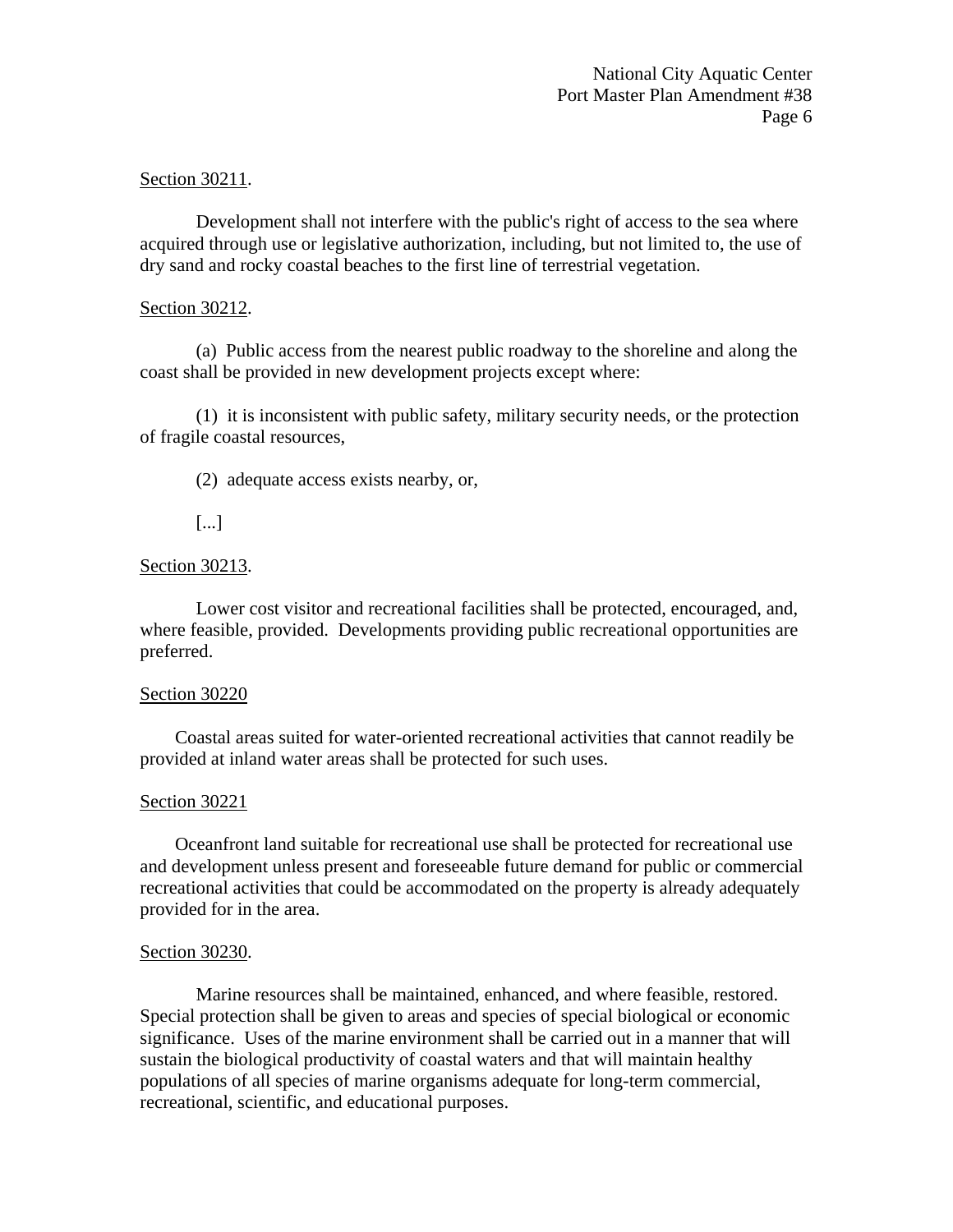#### Section 30231.

 The biological productivity and the quality of coastal waters, streams, wetlands, estuaries, and lakes appropriate to maintain optimum populations of marine organisms and for the protection of human health shall be maintained and, where feasible, restored through, among other means, minimizing adverse effects of waste water discharges and entrainment, controlling runoff, preventing depletion of ground water supplies and substantial interference with surface water flow, encouraging waste water reclamation, maintaining natural vegetation buffer areas that protect riparian habitats, and minimizing alteration of natural streams.

#### Section 30240(b).

 (b) Development in areas adjacent to environmentally sensitive habitat areas and parks and recreation areas shall be sited and designed to prevent impacts which would significantly degrade those areas, and shall be compatible with the continuance of those habitat and recreation areas.

#### Section 30251.

 The scenic and visual qualities of coastal areas shall be considered and protected as a resource of public importance. Permitted development shall be sited and designed to protect views to and along the ocean and scenic coastal areas, to minimize the alteration of natural land forms, to be visually compatible with the character of surrounding areas, and, where feasible, to restore and enhance visual quality in visually degraded areas....

#### Section 30252.

 The location and amount of new development should maintain and enhance public access to the coast by (1) facilitating the provision or extension of transit service, (2) providing commercial facilities within or adjoining residential development or in other areas that will minimize the use of coastal access roads, (3) providing nonautomobile circulation within the development, (4) providing adequate parking facilities....

#### Section 30253.

New development shall: […]

(4) Minimize energy consumption and vehicle miles traveled.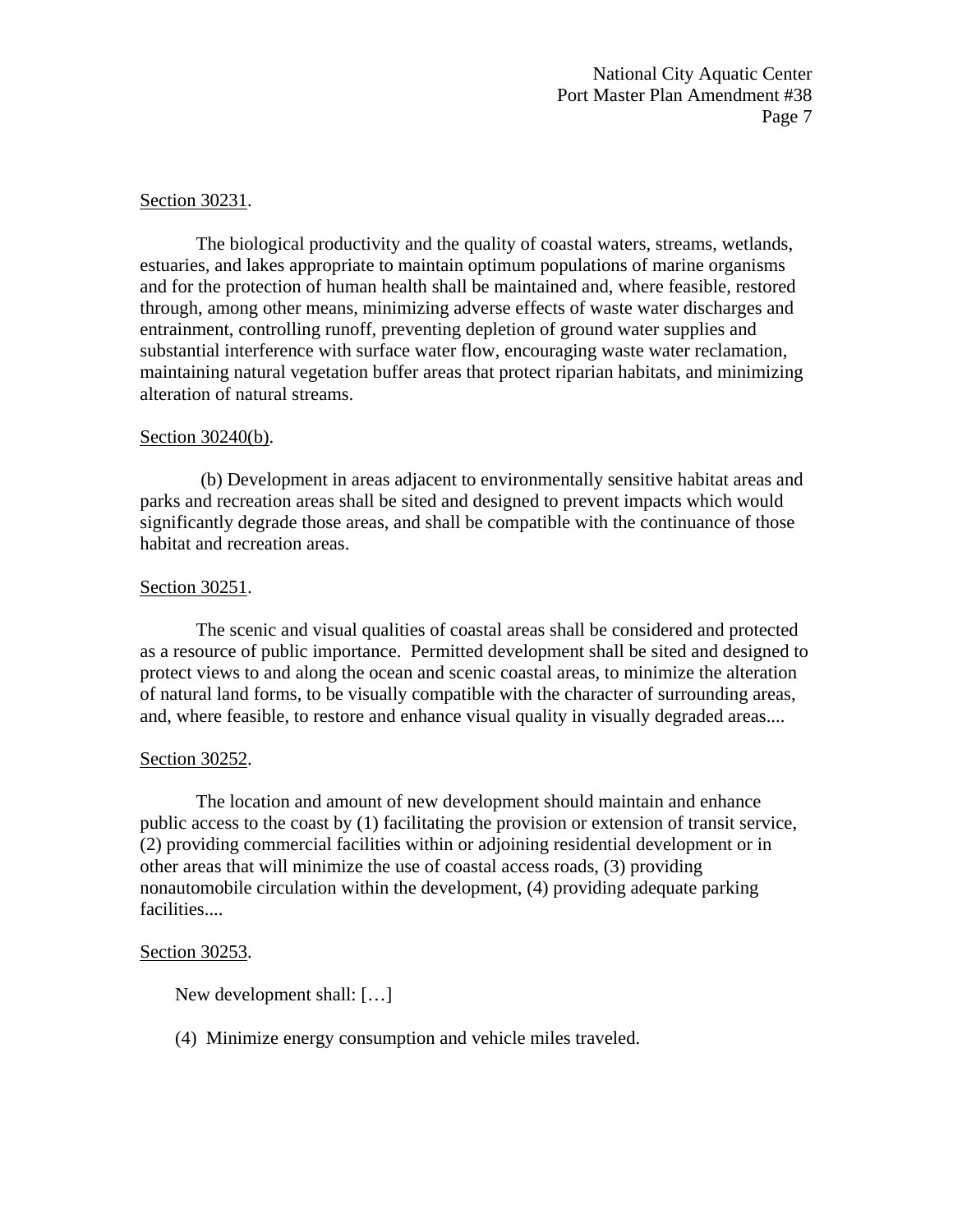## Section 30255.

 Coastal-dependent developments shall have priority over other developments on or near the shoreline. Except as provided elsewhere in this division, coastal-dependent developments shall not be sited in a wetland. When appropriate, coastal-related developments should be accommodated within reasonable proximity to the coastaldependent uses they support.

## Section 30708

All port-related developments shall be located, designed, and constructed so as to:

- (a) Minimize substantial adverse environmental impacts.
- (b) Minimize potential traffic conflicts between vessels.

 (c) Give highest priority to the use of existing land space within harbors for port purposes, including, but not limited to, navigational facilities, shipping industries, and necessary support and access facilities.

 (d) Provide for other beneficial uses consistent with the public trust, including, but not limited to, recreation and wildlife habitat uses, to the extent feasible.

(e) Encourage rail service to port areas and multicompany use of facilities.

## **2. Findings for Consistency with Chapter 3/Chapter 8 of the Coastal Act**

As cited above, Section 30221 requires that "oceanfront land suitable for recreational use shall be protected for recreational use and development unless present and foreseeable future demand for public or commercial recreational activities that could be accommodated on the property is already adequately provided for in the area." Section 30213 requires the provision of lower cost visitor and recreational facilities, where feasible, and that public recreational opportunities are preferred.

The proposed amendment consists of changes in allowable land uses and adds two new projects to the project list. As noted above, the land area proposed for the Center is currently designated half as "Park, Plaza" and half "Commercial Recreation," even though the existing land use is a public restroom. The Pepper Park parking lot is also designated Commercial Recreation. The designation suggests that at one time, this area was planned for more intensive commercial uses, such as the "Commercial Support Area: Construct buildings, parking, landscape" listed on the PMP project list for the area.

The current amendment would not make any revisions to the underlying land use, but would instead allow "water dependent educational and recreational program facilities and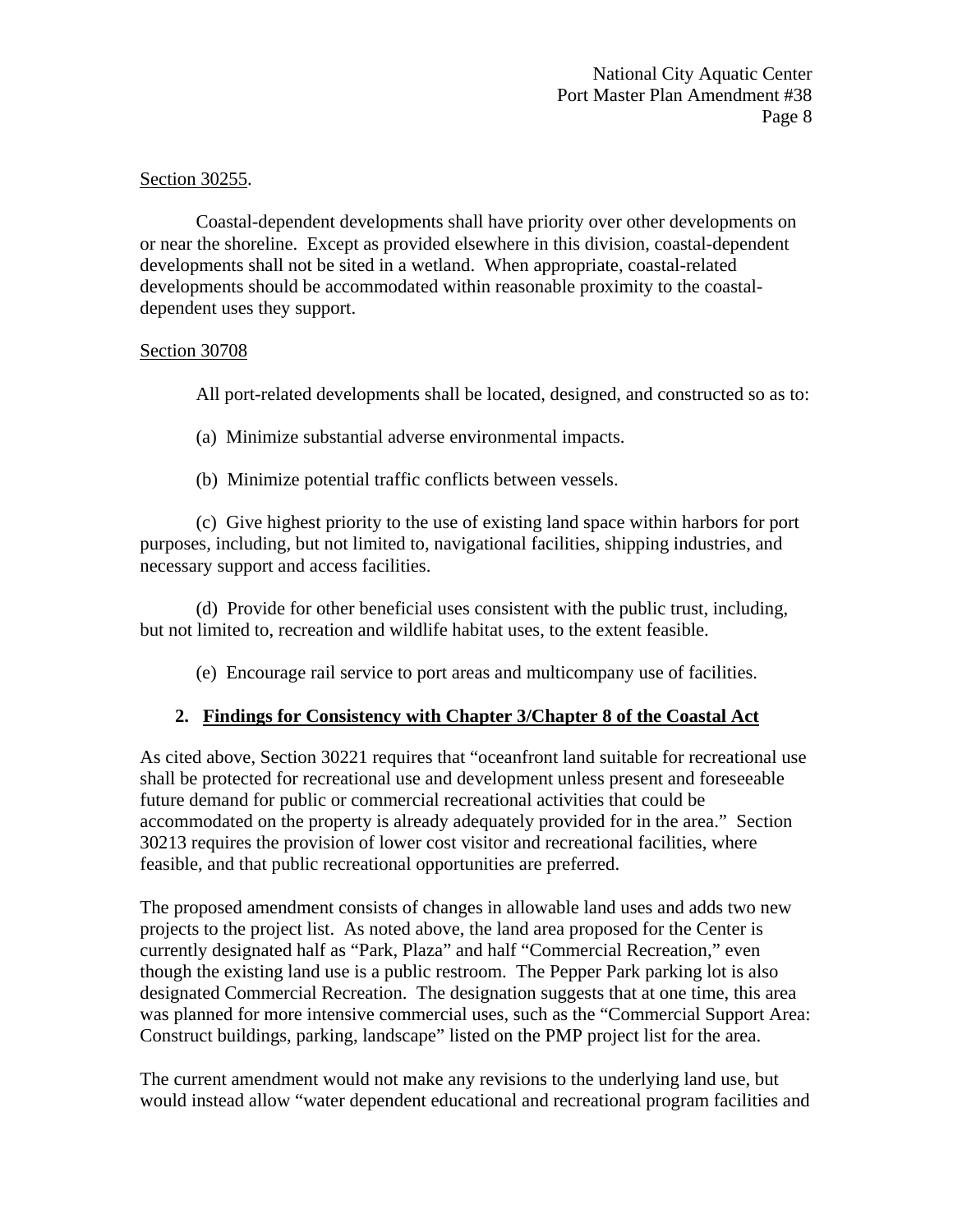activities" as a permitted use in both Commercial Recreation and Park/Plaza designated area. As proposed, the aquatic center is mainly designed for recreational and educational type uses, although some community and private uses such as government and corporate retreats will also be permitted. Overall, the Center will be more publicly-oriented than many commercial recreation uses (such as hotels, retail stores, and restaurants), and will increase opportunities for lower-cost water-dependent programs around San Diego Bay. In support of the publicly-oriented nature of the uses at the site, the Port has agreed to add the following langage to the text of the plan: "The aquatic center will be primarily for public programs, events, and organized activities." As such, it is clear that public recreational and educational events must always be the focus of center activites over private or corporate events.

The proposed aquatic center and promenade will provide new and improved public access and recreational opportunities along San Diego Bay. Continuous public access will be provided around the site in a replaced promenade approximately 8.5 to 14.5 feet in width. The Port has agreed to revise the initial amendment submittal to put the "Promenade" designation on Figure 15, next to the Center, to clearly indicate that the walkway is a public recreation use to be maintained for continuous public access unimpeded by activities at the Center.

There are no sensitive biological resources on the project site itself, but the site is within ¼ mile of Paradise Marsh and located just north of the D Street Fill and Sweetwater Marsh Complex of the Sweetwater National Wildlife Refuge (SMNWR), which is known to support federally listed endangered and threatened species. Mitigation measures have been incorporated into the project to ensure impacts to sensitive species are minimized or avoided. These include construction and post-construction best management practices to prevent sediments and other pollutants from entering the Sweetwater Channel, a requirement that lighting be shielded and directed away from the refuge, using only nonreflective glass, preferably with etchings, decals or other methods to make windows visible, and installing anti-perching structures on the edges and peaks of the building roof and mechanical equipment. To reduce potential human disturbance to the refuge from recreational activities taking place at the center, physical barriers and signage will be placed around the refuge to prevent encroachment onto the refuge, similar to the measures taken for the adjacent National City Marina. Aquatic Center watercraft will not be rented or made available for unsupervised use, to limit the potential for accidental or intentional encroachment into the refuge. The aquatic center facility will also develop and implement an education program that includes education on the program boundaries and location of sensitive habitats.

There are currently 68 general and 23 trailer parking spaces on the site. The project is not expected to result in a significant increase in the demand for parking in the area, because the bulk of the users attending courses at the center would be elementary, middle, and high school age students shuttled to and from the site from the South Bay Family YMCA. The parking study performed for the project estimates that classroom uses could generate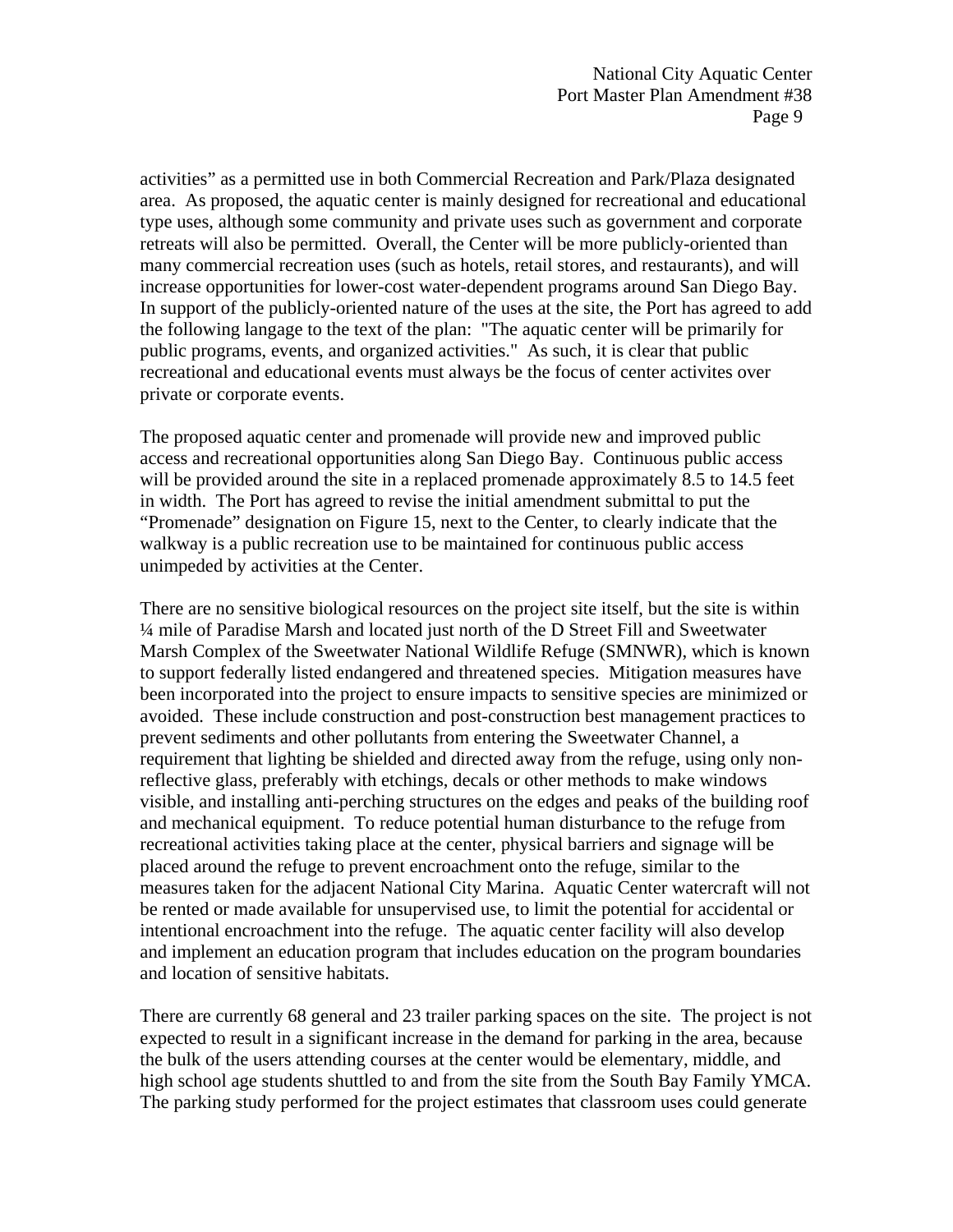demand for up to 30-40 parking spaces in the evenings and on weekends. Staff parking for the center will require five parking spaces.

The parking study concluded that no adverse parking impacts are expected under typical conditions of project operation. However, the study notes that if parking were to become an issue post-project, overflow parking could use the nearby Goesno Place and Tidelands Avenue parallel curb spaces, as yet unmarked. Thus, the project is not expected to result in a parking deficit or impacts to public access or recreation.

The project site is located approximately  $\frac{1}{2}$  mile west from portions of I-5 that are eligible for scenic highway designation. In addition, the project site is visible from State Route 75 in Coronado, which is a designated scenic highway as outlined by the California State Scenic Highway mapping system. However, the I-5 corridor essentially blocks all views of the project site and vicinity for the urban areas of National City and Chula Vista to the east of the freeway. The proposed Aquatic Center Project would not substantially alter or block views from the scenic vistas or highways. The proposed building will be 16-22 feet high, set back from the shoreline from approximately eight to 14 feet, and will have architectural details, overhangs and façade variations to provide visual appeal. Views of the open ocean would remain available from the park, portions of the marina, and other surrounding areas. Therefore, the project would not result in an adverse impact on views or the visual quality of the area.

In summary, the PMPA will provide lower-cost visitor and public recreational opportunities, which are preferred and protected under both Chapter 3 and 8 of the Coastal Act. No adverse impacts to recreational, biological, or visual resources are expected. Therefore, the Commission finds the Port Master Plan Amendment to be consistent with the Chapter 3 and Chapter 8 policies of the Coastal Act regarding public recreation, biological resources, and visual quality.

## **F. Consistency with the California Environmental Quality Act (CEQA).**

As described above, the proposed amendment does not have the potential to result in resource damage in the form of individual or cumulative impacts to sensitive resources, recreation, or visual quality. No significant, unmitigable environmental impacts were identified. The proposed amendment was the subject of a Mitigated Negative Declaration under CEQA. The MND was subject to public review and hearing and was adopted by the Board of Port Commissioners. The proposed amendment will not result in significant adverse impacts to the environment of the coastal zone and there are no feasible alternatives or feasible mitigation measures available which would substantially lessen any significant adverse effect which the amendment may have on the environment. The Commission therefore finds the amendment is consistent with the California Environmental Quality Act.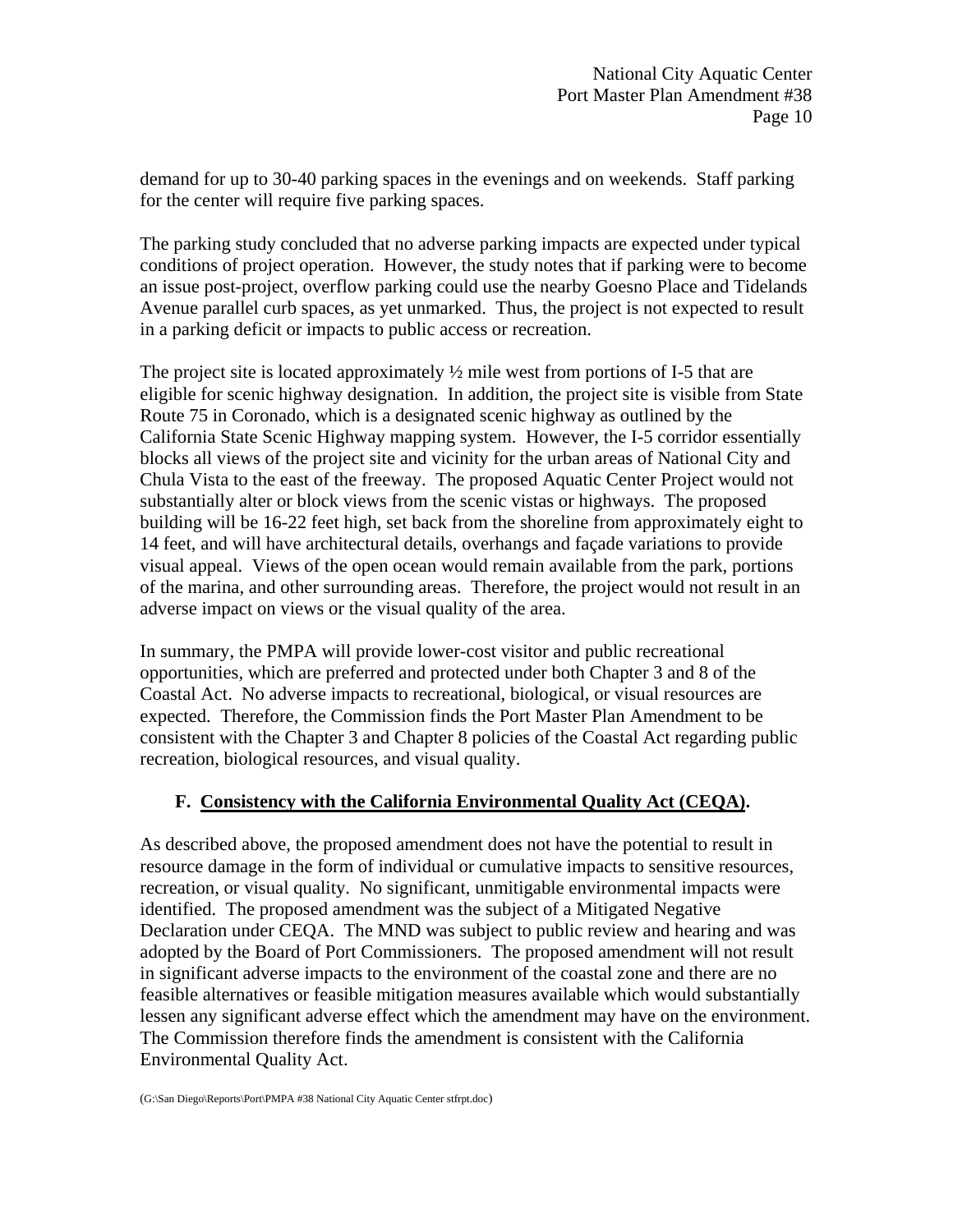Re Amendment of Port District Master Plan - National City

Aquatic Center . . . . . . . . . . . . .

#### RESOLUTION 2006-162

WHEREAS, the San Diego Unified Port District (Port District) has an adopted Port District Master Plan which has been certified by the California Coastal Commission; and WHEREAS, said Master Plan was prepared, adopted and certified pursuant to the Port District Act, the California Coastal Act and other applicable laws; and

WHEREAS, National City Community Development Commission proposes to develop an Aquatic Center on property to be leased from the Port District and operated by the South Bay Family YMCA; and

WHEREAS, said property is located on the north side of the Sweetwater Flood Control Channel, east of the Pepper Park Boat Launch Ramp, and west of the National City Marina at 32nd Street and Marina Way, in the City of National City; and

WHEREAS, a proposed Master Plan Amendment for the National City Aquatic Center project in the City of National City has been prepared and processed; and

WHEREAS, a Final Mitigated Negative Declaration for the National City Aquatic Center and Port Master Plan Amendment, pursuant to the California Environmental Quality Act, State CEQA Guidelines, and Port District procedures relative to said Amendment has been prepared and adopted and its contents considered, NOW, THEREFORE,

BE IT RESOLVED by the Board of Port Commissioners of the San Diego Unified Port District, as follows:

Page 1 of 2

#### EXHIBIT #1

**Resolution of Approval** PMPA #38 National City Aquatic Center

California Coastal Commission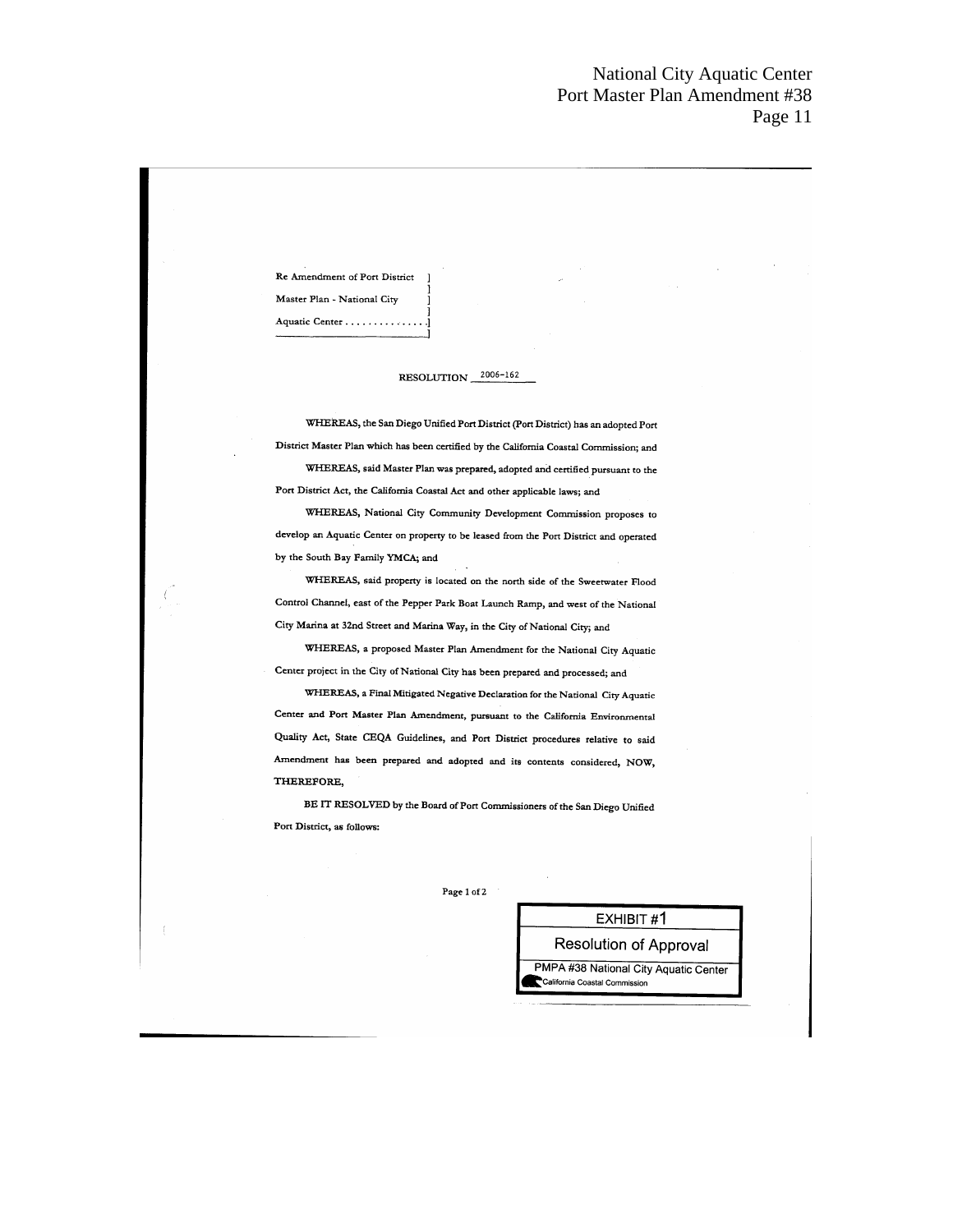#### $2006 - 162$

That the Master Plan of the Port District is amended by incorporating therein the Master Plan Amendment, on file in the office of the Port District Clerk, pertaining to the National City Aquatic Center project.

BE IT FURTHER RESOLVED that the Executive Director or his designated representative is hereby authorized and directed to transmit said Master Plan Amendment, together with all relevant factual information, the adopted Final Mitigated Negative Declaration, and the Coastal Act consistency analysis to the California Coastal Commission for its review, approval and certification pursuant to the California Coastal Act, and that said Amendment will take effect automatically and be deemed fully certified upon Coastal Commission approval pursuant to Public Resources Code Section 30714. This action by the Board of Port Commissioners constitutes formal adoption of the Coastal Commission's certification of the referenced Amendment.

ADOPTED this 10th day of 0ctober  $\frac{1}{2006}$ .

sw<br>10/10/06

Í

Page 2 of 2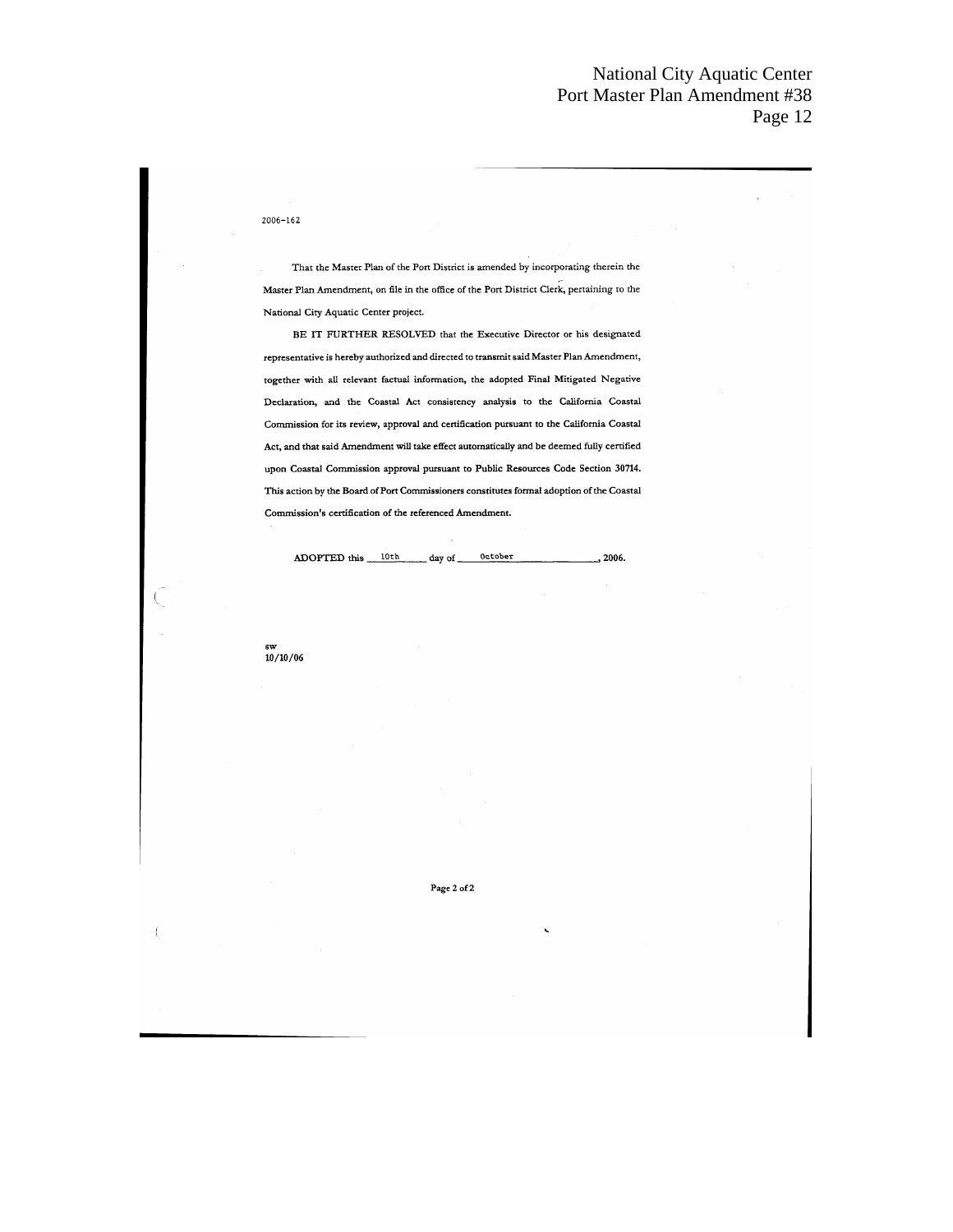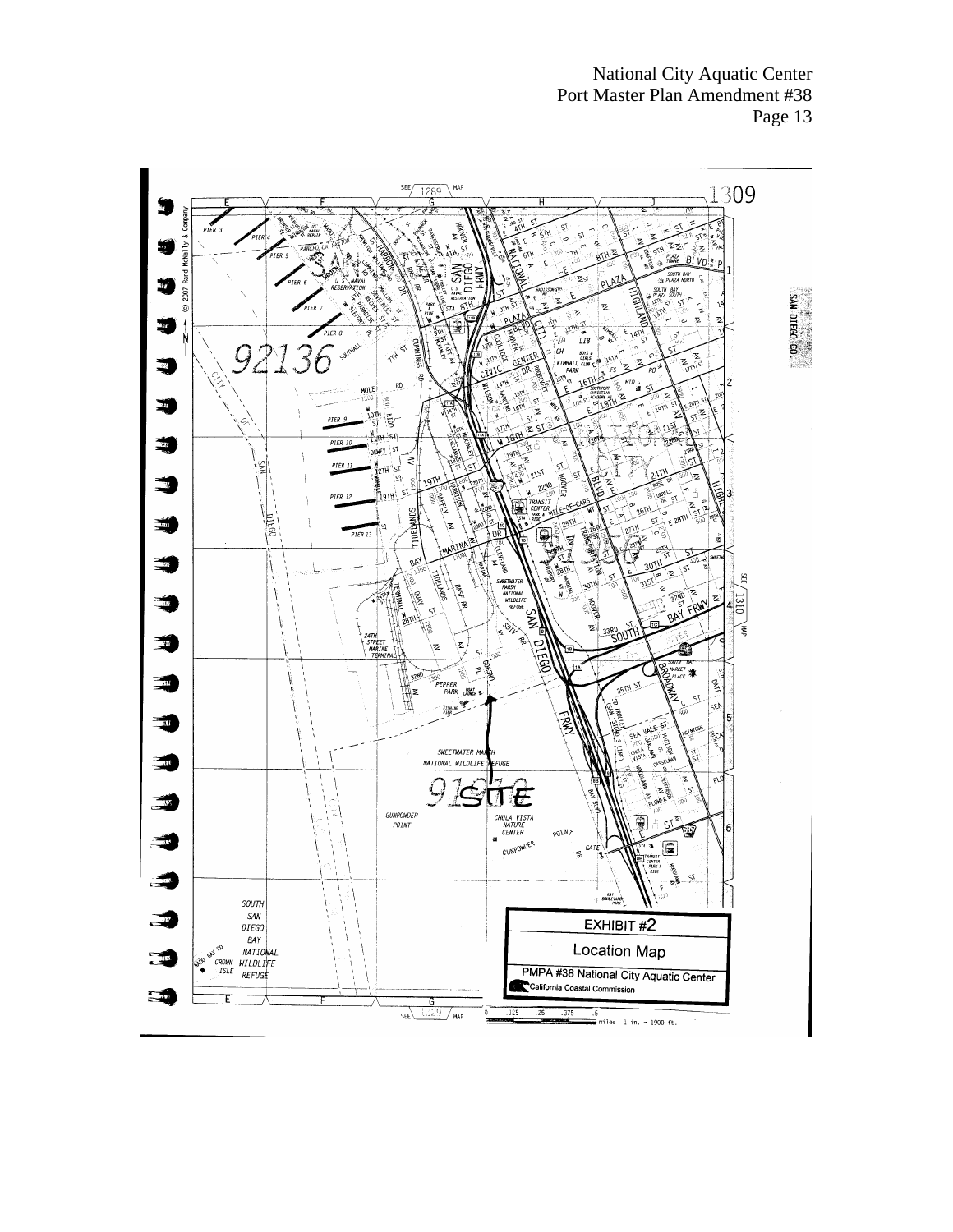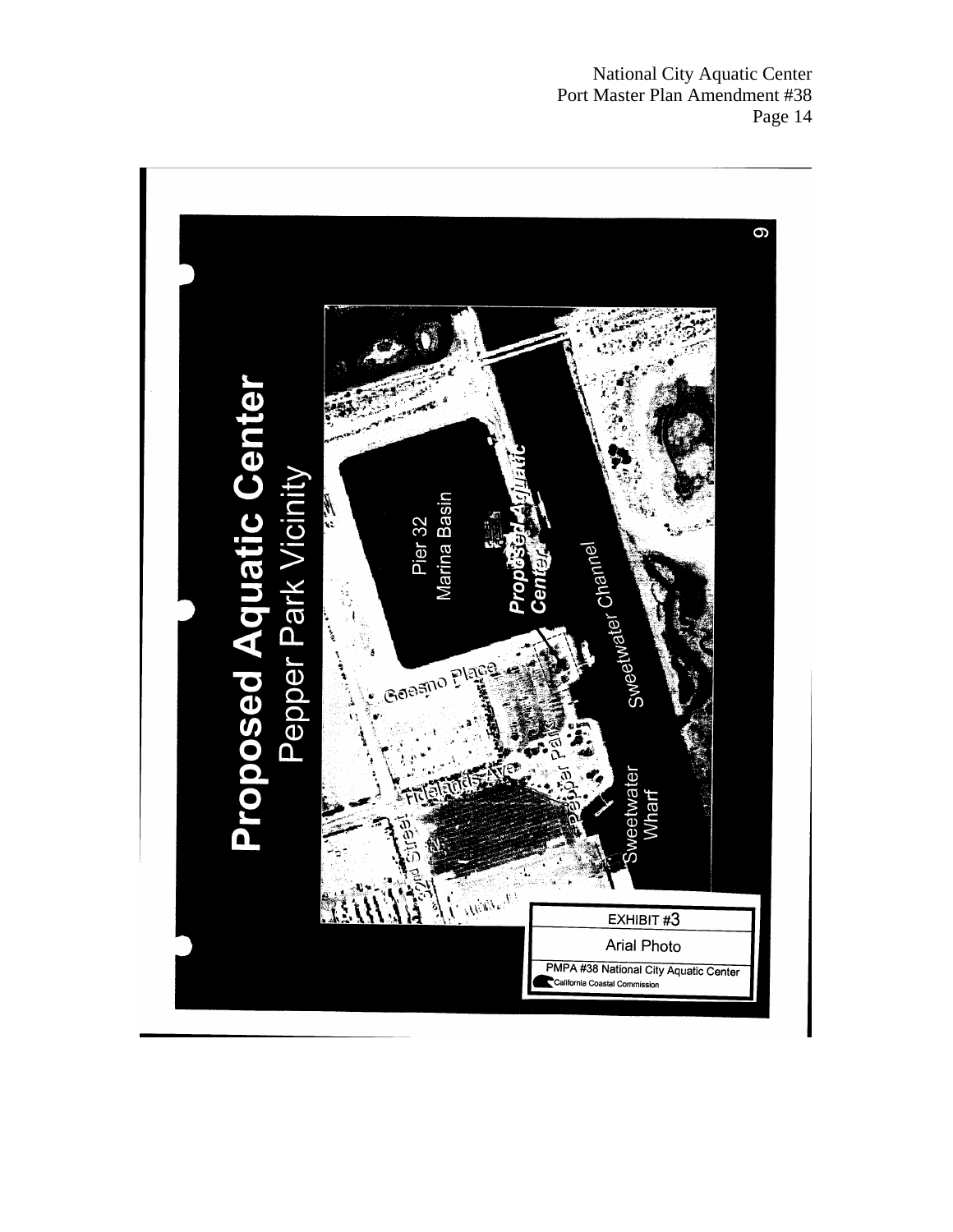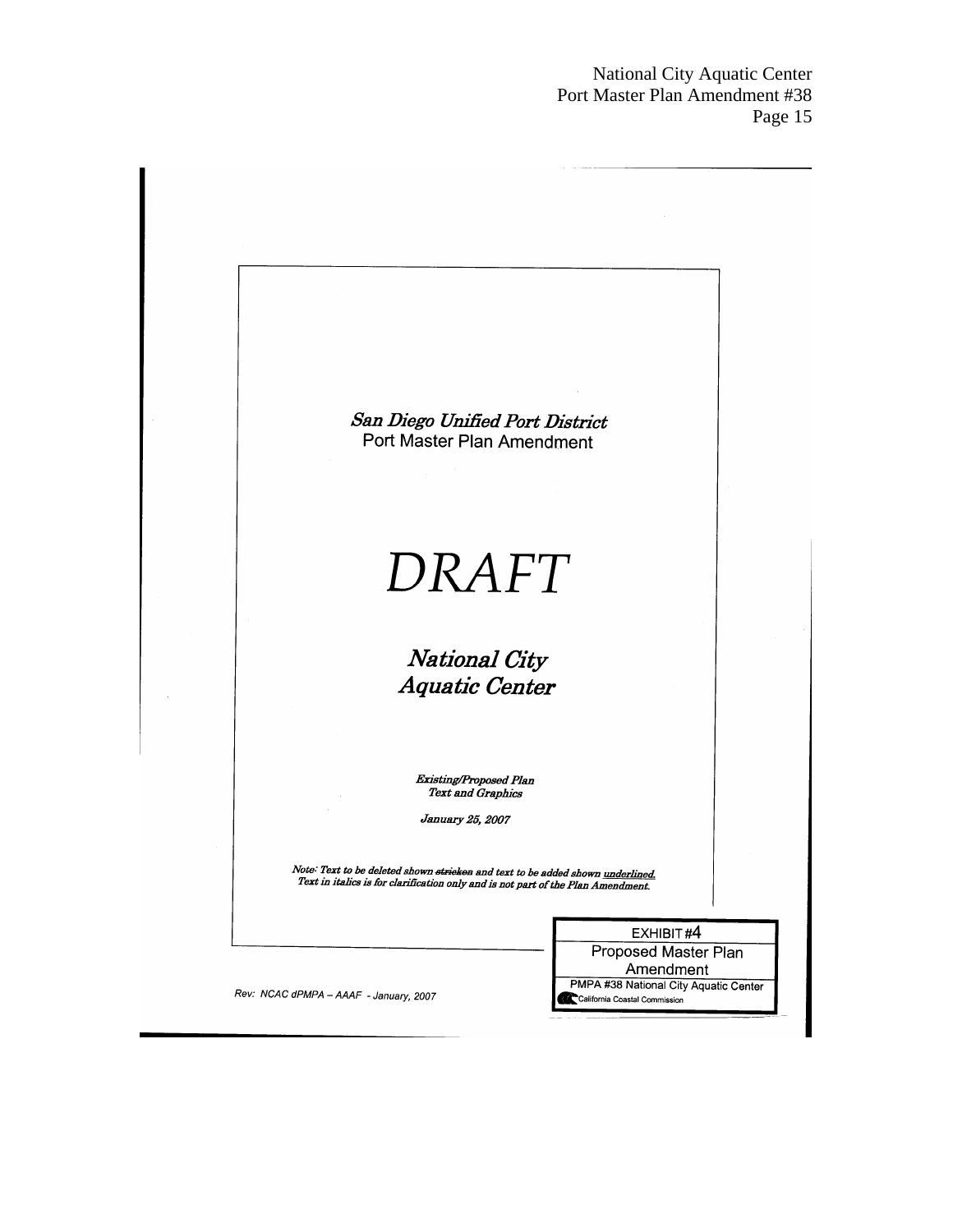The 1980 Port Master Plan was certified by vote of the California Coastal Commission (CCC) on<br>January 21, 1981. Subsequent amendments, all of which have been incorporated into this copy, are<br>listed below:

| <b>Amendment</b><br>Title                      | BPC Res.<br>No. | <b>CCC Certification</b><br>Date |  |  |
|------------------------------------------------|-----------------|----------------------------------|--|--|
| Coronado Tidelands                             |                 |                                  |  |  |
|                                                | 83-133          | 12 Apr 1984                      |  |  |
| Convention Center and Option Site Hotel        | 84-290          | 14 Mar 1985                      |  |  |
| Bay Mooring and Anchorage Management Plan      | 84-304          | 25 Apr 1985                      |  |  |
| Chula Vista Bayside Park Extension             | 84-379          | 27 Aug 1985                      |  |  |
| Crosby Street Site                             | 86-365          | 27 Feb 1987                      |  |  |
| Shelter Island Roadstead                       | 88-212          | 15 Nov 1988                      |  |  |
| Coronado Boatyard/The Wharf                    | 89-383          | 11 Apr 1990                      |  |  |
| East Harbor Island Hotel                       | 90-170          | 14 Sep 1990                      |  |  |
| Seaport Village Street Relocation              | 92-74           | 11 Jun 1992                      |  |  |
| NASSCO Ways Modification                       | 92-118          | 11 Jun 1992                      |  |  |
| Solar Turbines Incorporated                    | 92-190          | 13 Oct 1992                      |  |  |
| Lindbergh Field Immediate Action Program       | 92-406          | 13 Apr 1993                      |  |  |
| Driscoll Boatyard Expansion                    | 93-033          | 14 May 1993                      |  |  |
| National City Marina                           | 94-152          | 11 Aug 1994                      |  |  |
| Design Refinements to IAP                      | 95-223          | 15 Dec 1995                      |  |  |
| San Diego Convention Center Expansion          | 95-389          | 12 Jan 1996                      |  |  |
| A-9 Cruiser Anchorage                          | 95-266          | 11 Apr 1996                      |  |  |
| Convair Lagoon                                 | 96-135          | 12 Nov 1996                      |  |  |
| Imperial Beach Oceanfront                      | 97-187          | 10 Dec 1997                      |  |  |
| Chula Vista Industrial Business Park Expansion | 97-227          | 10 Mar 1998                      |  |  |
| South Embarcadero Redevelopment Program I      | 98-136          | 15 Oct 1998                      |  |  |
| North Embarcadero Alliance Visionary Plan      | 2000-83         | 14 Mar 2001                      |  |  |
| Former Naval Training Center Land Transfer     | 2000-166        | 12 Jun 2001                      |  |  |
| D Street Fill Mitigation Site                  | 2001-86         | 11 Sep 2001                      |  |  |
| South Embarcadero Redevelopment Program 2      | 2001-72         | 12 Dec 2001                      |  |  |
| National Distribution Center, National City    | 2001-99         | 12 Dec 2001                      |  |  |
| South Bay Boat Yard, Chula Vista               | 2001-190        | 12 Dec 2001                      |  |  |
| Glorietta Bay Redevelopment                    | 2001-65         | 05 Feb 2003                      |  |  |
| America's Cup Harbor                           | 2002-120        | 12 Jun 2003                      |  |  |
| Fifth Avenue Landing Spinnaker Hotel           | 2004-66         | 12 Aug 2004                      |  |  |
| Old Police Headquarters                        | 2006-29         | 10 Aug 2006                      |  |  |
| <b>National City Aquatic Center</b>            | 2006-162        | <u>XX Xxx 200X</u>               |  |  |

Rev: NCAC dPMPA - AAAF - January, 2007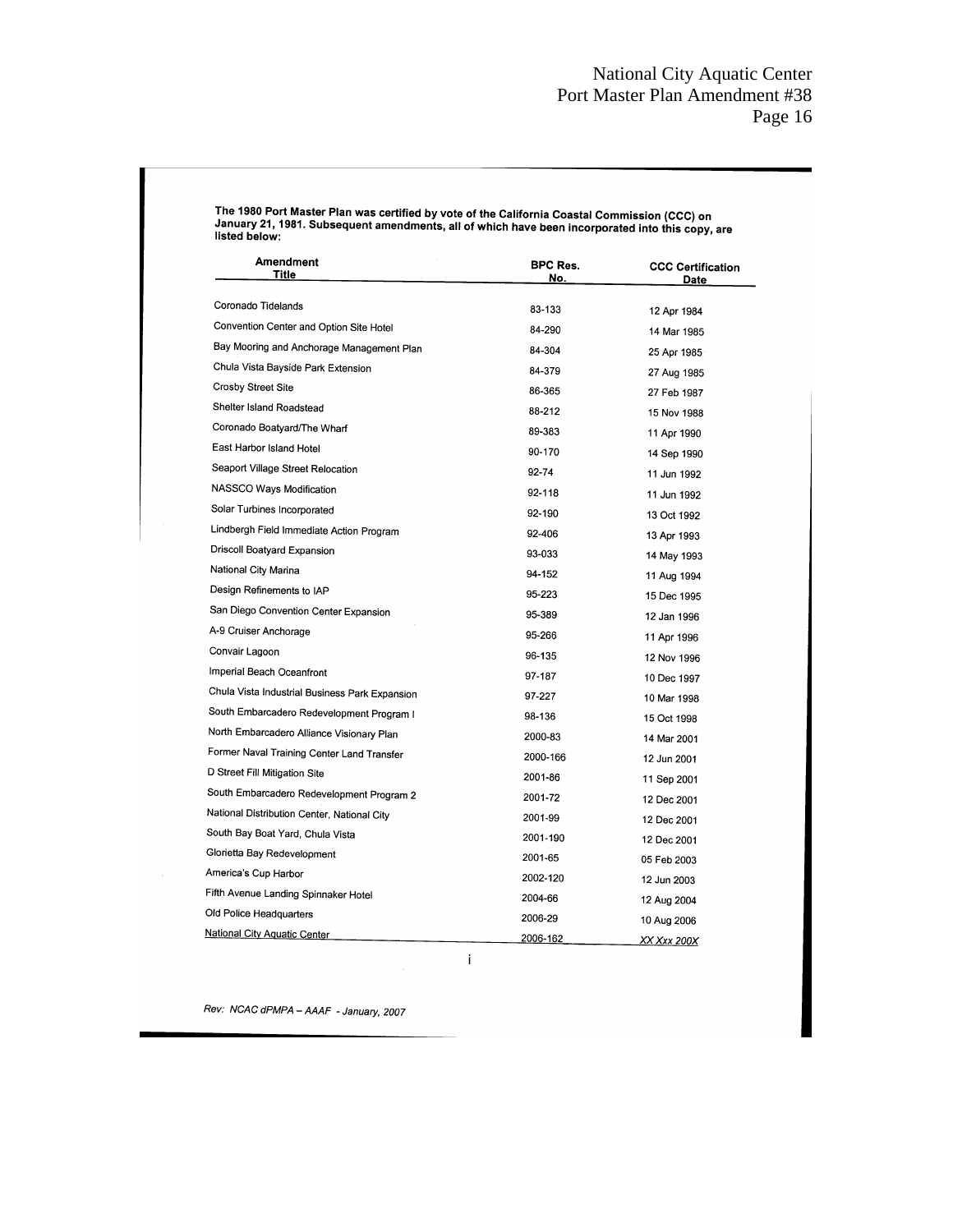## **Commercial Recreation**

Land use demand forecasts have established a basis for anticipating continued demand for commercial recreational type facilities due to trends drawn

from the convergence of numerous factors, of which the most significant are expendable income, paid holidays, leisure time population, education, travel habits, and new modes of transportation. All of these are increasing while the average number of working hours is decreasing. It seems likely<br>that activities associated with water-based pursuits will continue to be among the most popular. The trends are almost certain to have considerable repercussions on the full range of leisure services. Tourism in the San Diego Bay region is a significant economic base activity, and at the national level, it figures highly in maintaining the balance of payment.

Activities associated with commercial recreation contribute to the economic base of the region with full-time jobs, secondary employment for part-time help, and spin-off employment opportunities in construction, warehousing, trucking, custodial, and personal services. It is the intent of this Master Plan to create attractive destinations in carefully selected locations around the bay to serve the needs of recreationalists for lodging, food, transportation services, and entertainment. Site amenities are to be enhanced and overcommercialization is to be avoided by the balanced development of commercial and public recreational facilities.

Commercial recreation allocations of the Land and Water Use Map include approximately 287 acres of land and about 343 acres of water area, including sportfishing and recreational craft berthing. The Commercial category includes Recreation hotels restaurants, convention center, recreational vehicle parks, specialty shopping, pleasure craft marinas, water dependent educational and recreational program facilities and activities, and sportfishing, which are discussed or illustrated in the various District Plans.

**Hotels and Restaurants located on** San Diego Bay cater to markets involving leisure recreation, tourism, business travel and specialized conference facilities accommodating conventions, training, seminars and meetings. Of growing importance are the attractions or amenities of the restaurant, which caters to the varied age groups dining for pleasure, and the hotel as a provider of more than just rooms.

Hotels constitute a significant part of the local recreation industry and, as generators of ancillary business such as restaurants and specialty shops, have an important influence on land use. Uses typically associated with hotels, frequently in the same building or on the same site, include lodging; coffee shop; cocktail lounge and restaurant; specialty shops for gifts, sundries, cigarettes, candy, liquor, clothing and sporting goods; tourist information and travel services; auto service station; personal services such as dry cleaning, barber and beauty shop; convention, banquet and conference rooms; and recreational facilities such as swimming pools. cabanas, game rooms, tennis courts, putting green, boat and bicycle rental or charter, and theatrical entertainment. In addition to the man-made structures and organized sports facilities, hotel locations on the bay feature waterfront locations with easy access to beaches, scuba diving and snorkeling, deep sea fishing, sailing, water skiing, boat rides, and "whale watching" during the whale migration season. New hotel locations are allocated in Planning Districts 2, 3, 6, 7 and possibly 8.

Specialty Shopping involves the planned assembly of stores, frequently operating within a unified building complex, designed to give patrons a varied selection of retail goods, personal services, and entertainment facilities. Activities typically found in specialty shopping areas include<br>restaurants and the retail sale of ice cream, dessert items, beverages and sandwiches; artisan activities associated with the production and sale of hand-crafted gift items. and original works of art; professional office

#### $(051493)$

23

Rev: NCAC dPMPA - AAAF - January. 2007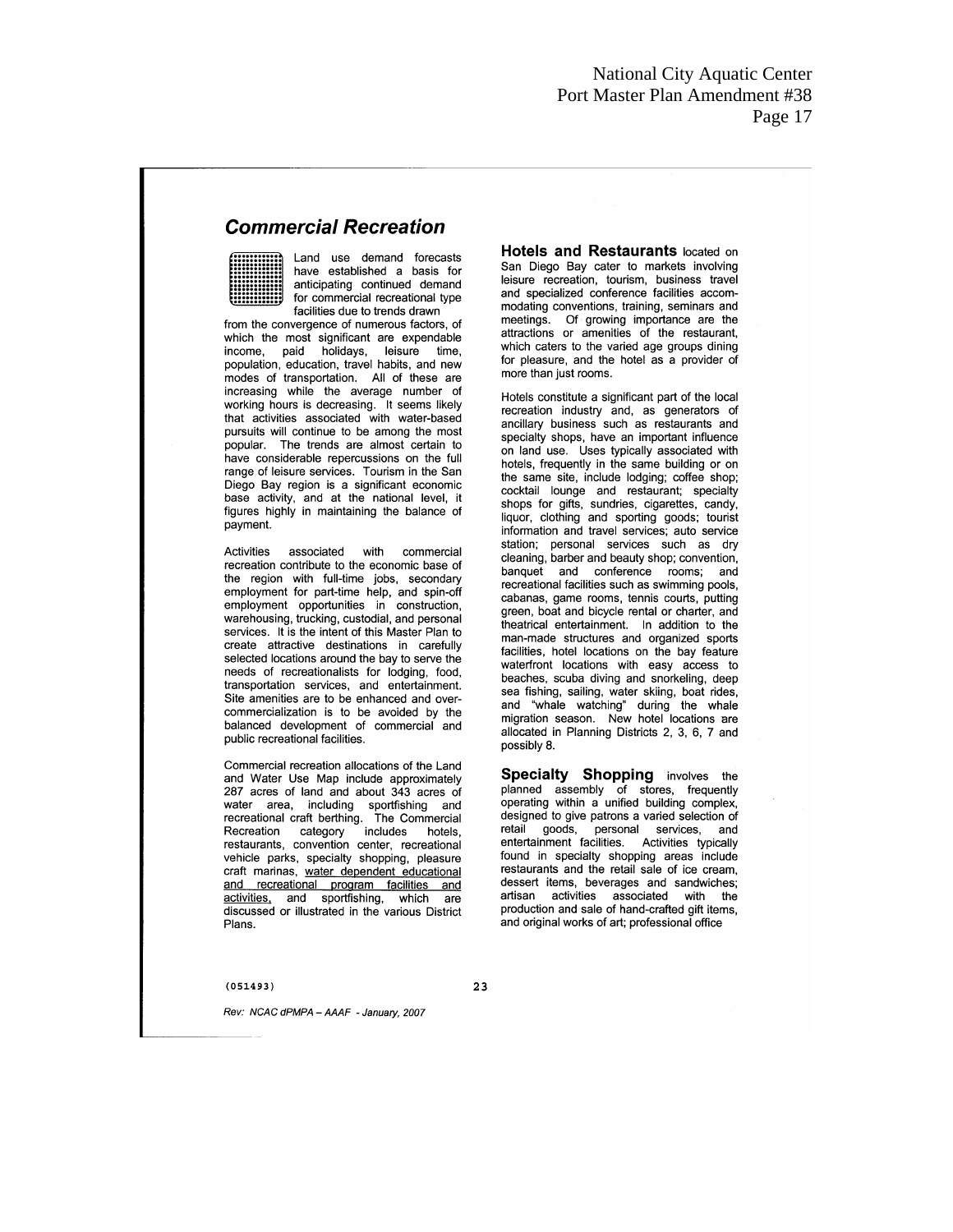## **Public Recreation Uses**

#### **Land Use Objectives & Criteria**

Parks, plazas, public accessways, vista points and recreational activities on Port lands and tidelands should:

- provide a variety of public access and<br>carefully selected active and passive recreational facilities suitable for all age groups including families with children throughout all seasons of the year.
- enhance the marine, natural resource, and human recreational assets of San Diego Bay and its shoreline for all members of the public.
- provide for clear and continuous multilingual information throughout Port lands and facilities to and about public accessways and recreational areas.

#### **Master Plan Interpretation**

A growing population, greater discretionary incomes and more leisure time all contribute significantly to the increasing demand for both active and passive outdoor recreational public opportunities. The recreation opportunities developed on tidelands by the Port District along with the commercial recreation opportunities developed by private investment provide a balanced recreation resource for San Diego Bay. When thoughtfully planned, both public recreational developments and commercial recreational developments benefit from each other as offsite improvements, although as a matter of planning policy, commercial activities within public recreation areas will be limited. Recreational areas must be of the appropriate type and size to be efficiently developed, administered and maintained by the Port District at a reasonable cost. This Plan places primary emphasis on the development of<br>public facilities for marine oriented recreational activities for the purposes of fishing, boating, beach use, walking and driving for pleasure, nature observation, picnicking, children's playing, bicycling and viewing.

Rev: NCAC dPMPA - AAAF - January. 2007

**Recreation Area/Open Space is a** category illustrated on the Land and Water Use Element Map to portray a wide array of active and passive recreational areas allocated around the bay. More specific information on public recreational areas is provided at the Planning District level under the following use categories.

Park, Plaza is a use category designating 0101010<br>1010101<br>0101010<br>1010101 landscaped urban type recreational developments and amenities. Users are generally drawn from the region so that لېقچىقىق access to the site needs to link

with regional and statewide roadways, regional bicycle ways, and regional mass transit, and provide adequate traffic facilities to handle large volumes of traffic and peak use demands. Parks and plazas encourage and accommodate public access to and along the interface zone of land and water. Recreational facilities frequently associated with parks include public fishing piers, boat launching ramps, beaches, historic and environmentally interpretive features, public art, vista areas, scenic roads, bicycle and pedestrian ways, water dependent educational and recreational program facilities and activities. Maintenance of park and other landscaped areas shall be provided through integrated pest management and Best Management Practices to avoid or minimize the application of chemicals to such area.



Promenade indicates the shoreline public pedestrian promenade-bicycle route system that is improved with land-

scaping, lighting, directional and informational signage and other street fixtures, works of art, and seating. Many short trips, especially recreation related, can involve walking or bicycling rather than motorized transportation. There are many assumed benefits of walking and bicycling; it is inexpensive, exerts no adverse impact on the environment, contributes to the physical well-being of the individual, and affords an unfettered<br>opportunity to enjoy the amenities of San Diego Bay.

31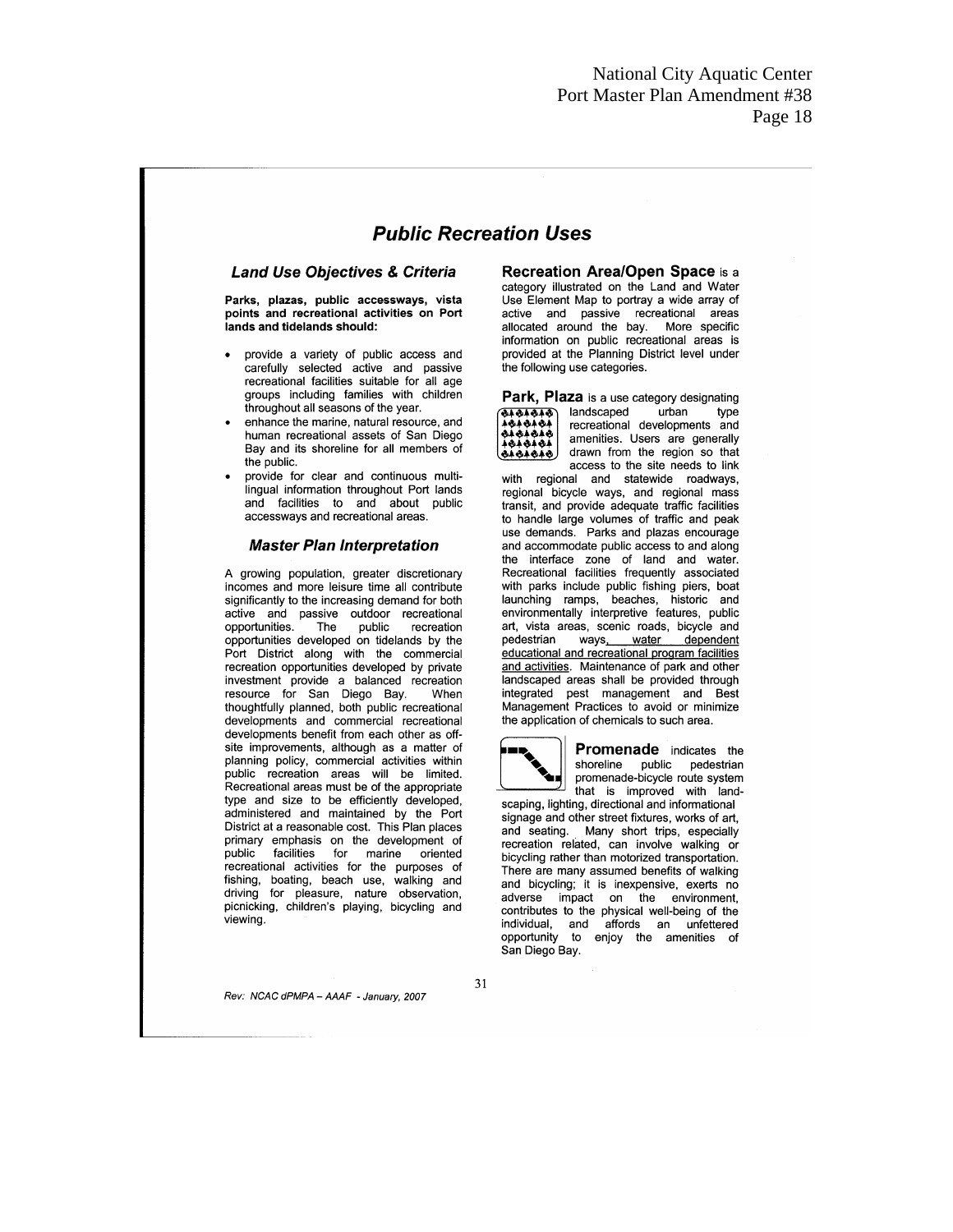## **NATIONAL CITY BAYFRONT: Planning District 5**

#### **Precise Plan Concept**

The National City Bayfront is an established and developed marine industrial area. Continued use and intensification of the marine related use is anticipated for the duration of the planning period. Substantial areas are currently used for lumber storage, wood products and vehicle storage,<br>manufacturing and distribution, which are dependent on close proximity to the Port's deep-water wharves. The plan proposes<br>improvements to the Port related road transportation network. In addition, new public access and water-oriented recreational, educational, and commercial uses are focused on the development of a pleasure craft marina of approximately 250 slips.

#### **Land and Water Use Allocations**

The National City Bayfront planning area contains a total of roughly 420 acres, consisting of 250 acres of land and 170 acres of water (Table 14). The Master Plan assigns most of the land to Marine Related Industrial and Marine Terminal use, with Commercial Recreation, Park and Recreational Boat Berthing located north of the Sweetwater Channel.

#### **National City Bayfront Planning Subareas**

The subareas are listed on Figure 16.

#### **Northern Industrial Area**

The Northern Industrial Area is isolated from the water by the San Diego (32nd Street) Naval Station, which occupies all of the adiacent waterfront and forms the western and northern boundary of this subarea. The subarea contains a ship repair and lumber transport/storage yard. These uses, or similar ones, are expected to occupy this land into the foreseeable future.

Due to its distance from the water, its remoteness and its relatively small size, this subarea will remain a backup storage area for the marine terminal and other marine industries occupying water frontage. Permitted uses under the marine industrial designation might also include manufacturing, storage, transportation and distribution.

A new street section connecting Harbor Drive to Tidelands Avenue is proposed just north of this planning subarea. This street<br>improvement will more directly link Harbor Drive with Tidelands Avenue; creating a northsouth street to serve traffic in the National City waterfront area west of the I-5 freeway and enhancing access to the Civic Center freeway interchange.

89

Rev: NCAC dPMPA - AAAF - January, 2007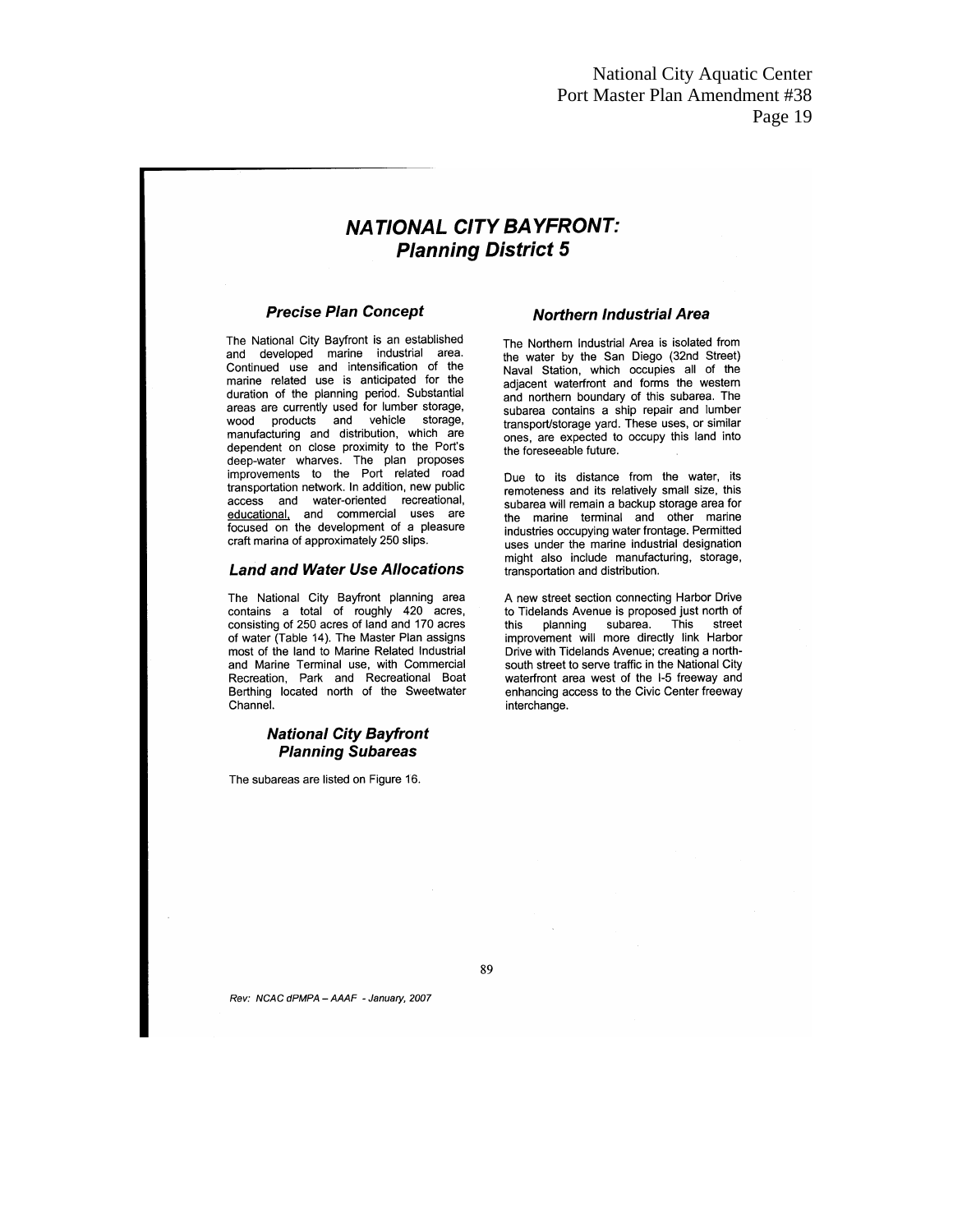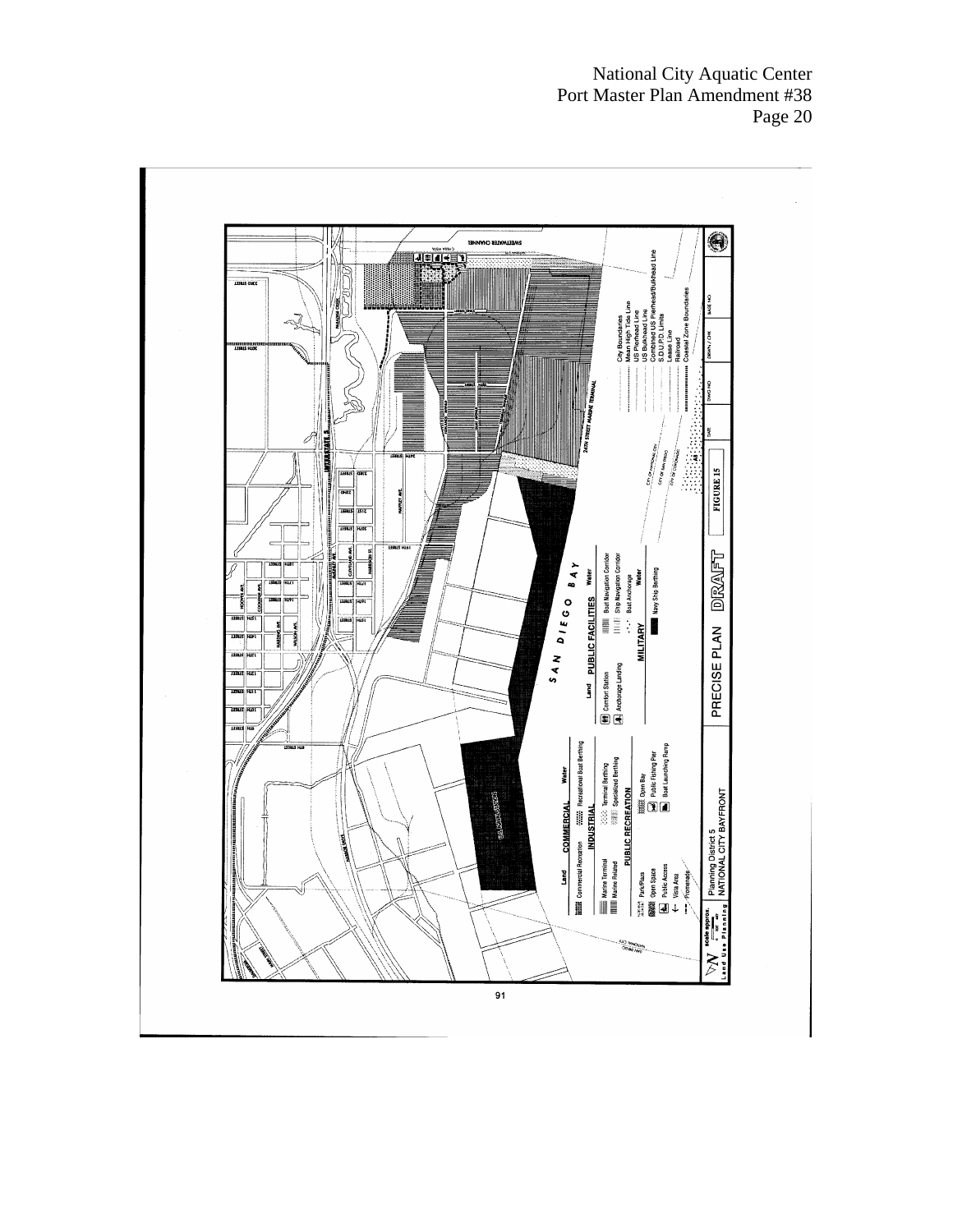#### **Lumber Yards**

At present the area back of the National City Marine Terminal is used almost exclusively for storage, assembly and handling of lumber and wood products. A fuel oil storage farm and a food cold storage locker are the only other uses. These uses display the benefits of water linkage with the marine terminal and require a considerable amount of space. Other activities appropriate for this area, as well as Subareas 51 and 52, include wood preserving, manufacturing of wood products, wholesaling of building supplies, ice manufacture, food processing, petroleum storage, freight distribution and associated or similar uses. performance Industrial standards are encouraged, especially landscaping and appearance treatments along Tidelands Avenue; however, such standards for<br>development must be consistent with the functional needs of the industrial area and individual operations.

If additional backup cargo storage area is required because of expansion of the marine terminal, this area could be utilized for this purpose.

#### **Southwest Corner**

South of the present marine terminal is a fill area reserved on the Master Plan for Marine Related Industrial use. Current use is about half for industrial production and about half vacant.

As mentioned in the description of the Container Terminal subarea, the Master Plan envisions the extension of the apron wharf from the container crane along the Pierhead/Bulkhead Line to the Sweetwater Channel where it would follow the Bulkhead Line to the present Sweetwater Wharf.

Future use of the western parcel is envisioned as a shipyard or other marine industrial use. The eastern parcel could also be used for similar purposes. In any case, planning for this area favors large industries or activities which can utilize its unique attributes of deep water berthing, railroad and highway access. distance from residential neighborhoods, and ample space.

#### **Sweetwater Wharf**

Sweetwater Wharf designates that part of the National City Marine Terminal located on the Sweetwater Channel.  $It$ is linked administratively to the container terminal (Subarea 54). It has a 1,400-foot-long wharf and is used almost exclusively for landing

Rev: NCAC dPMPA - AAAF - January, 2007

shipments of lumber and vehicles. This use is planned to continue into the future with a .<br>possibility of other products being shipped through the Sweetwater Wharf.

#### **Launching Ramp**

This public recreation area includes a park lawn area, a public fishing pier, a boat launch ramp and a parking area serving the entire site. The park provides picnic tables, a shoreline promenade with seating, open and shaded lawn areas and walkways leading to the fishing pier. The boat launch has 42 8 lanes for boating access, a restroom and a dock facility on the Sweetwater Channel. An aquatic center facility including restrooms, locker rooms, offices, classrooms, watercraft storage, paved exterior activity areas. security walls, fencing, lighting, and landscape improvements is proposed in the location of the existing restrooms. The existing restrooms will be replaced in a location accessible to the Pepper Park, launch ramp, and landing users. The aquatic center will be primarily for public programs, events, and organized activities. Continued heavy use of this public recreation area is anticipated for active yachting, instructional turf play and the more passive activities of fishing, picnicking and sightseeing.

Anchorage A-8, the Sweetwater Small Craft Anchorage, occupies a water area of approximately 200 acres. Although sheltered from the waves of the open ocean by the Silver Strand, the anchorage is exposed to long fetches inside the harbor. Approximately 250 vessels at single swing point anchorage using vessel ground tackle can he accommodated; however, use shall be incremental, the first phase to provide for up to 100 vessels, with any additional 100 increments to be subject to further public hearings and consultations with District member cities. About 30 percent of the spaces are to be reserved for short-term use by transient ocean cruising vessels. The boundaries of the anchorage are proposed to be identified by marker buoys and shown on bay charts. Control over the anchorage is to be exercised by the Port District. The existing National City small craft launching ramp provides landing and shoreside support services consisting of automobile parking, restrooms, public telephone, drinking water, trash disposal, and docking facilities.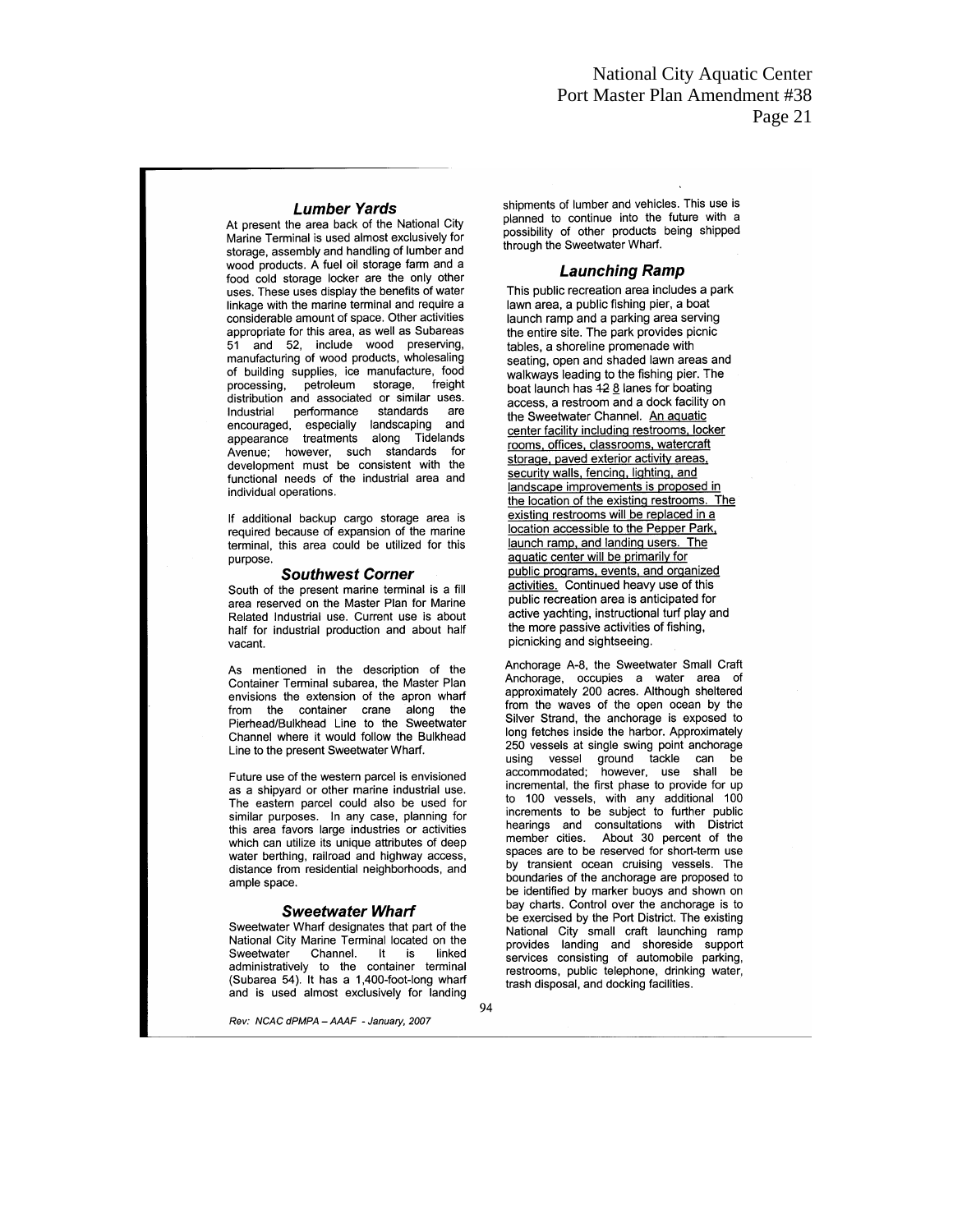| <b>TABLE 15: Project List</b>                                                                                                                                                                                                                                                                                                   |                                               |              |                         | <b>FISCAL</b> |
|---------------------------------------------------------------------------------------------------------------------------------------------------------------------------------------------------------------------------------------------------------------------------------------------------------------------------------|-----------------------------------------------|--------------|-------------------------|---------------|
| NATIONAL CITY BAYFRONT: PLANNING DISTRICT 5<br>SUBAREA ↓                                                                                                                                                                                                                                                                        | APPEALABLE $\downarrow$<br><b>DEVELOPER ↓</b> |              |                         | <b>YEAR</b>   |
| 1. CONTAINER WHARF: Extend rock revetment and apron wharf 1,000<br>feet. Excavate, drive support piles, place rock, construct wharf.                                                                                                                                                                                            | 54                                            | P            | N                       | 1988-99       |
| 2. COMPLETION OF TERMINAL WHARF: Extend rock revetment and<br>apron wharf an additional 2,400 feet, to Sweetwater Wharf. Construct<br>as above.                                                                                                                                                                                 | 56                                            | P            | N                       | 1998-99       |
| 3. SECOND CONTAINER CRANE: Install second container crane,<br>miscellaneous equipment. Pave backup area.                                                                                                                                                                                                                        | 54                                            | P            | N                       | 1998-99       |
| 4. CONTAINER TRACK EXTENSION: Convert 500 feet of Berth 3 to a<br>container wharf.                                                                                                                                                                                                                                              | 54                                            | P            | N                       | 1998-99       |
| 5. MECHANICAL BULKLOADER: Install bulkloader, paving, railroad<br>siding, conveyors, unloading pit.                                                                                                                                                                                                                             | 54                                            | P            | N                       | 1997-98       |
| 6. SHIPYARD: Construct shipyard facilities, buildings, cranes, dry-dock.                                                                                                                                                                                                                                                        | 56                                            | T.           | N                       | 1993-94       |
| 7. COMMERCIAL SUPPORT AREA: Construct buildings, parking,<br>landscape.                                                                                                                                                                                                                                                         | 58                                            | T.           | Y                       | 1995-96       |
| 8. MECHANICAL UNLOADER: Erect cargo handling equipment.                                                                                                                                                                                                                                                                         | 54                                            | P            | N                       | 1995-96       |
| 9. CONNECTING STREET: Linking Harbor Drive to Tidelands Avenue<br>north of the Civic Center Drive.                                                                                                                                                                                                                              | 51                                            | P            | N                       | 1993-97       |
| 10. DREDGE MARINA BASIN: Excavate 500,000 cubic yards plus for<br>marina basin, shoreline stabilization and access channel to                                                                                                                                                                                                   | 59                                            | ₽            | H.                      | 1993-94       |
| Sweetwater Channel. PEPPER PARK PUBLIC RESTROOMS: Demolish<br>and remove existing structure, drinking fountain, public pay phone, and<br>landscape materials. Construct new ADA compliant restroom facility,<br>drinking fountain, public pay phone, walkways and landscape<br>improvements.                                    | 58                                            | P.           | $\overline{\mathsf{N}}$ | 2006-08       |
| 11. RECREATIONAL MARINA: Install marina docks, utility services,<br>shoreside structures, walkways, landscape improvements and parking<br>area.                                                                                                                                                                                 | 59                                            | $\mathsf{T}$ | Y                       | 1994-95       |
| 12. ROADWAY EXTENSION: Extend 32 <sup>nd</sup> Street east into the uplands                                                                                                                                                                                                                                                     | 59                                            | ₽            | H,                      | 1993-94       |
| -purchase area for marina access AQUATIC CENTER: Construct restrooms,<br>locker rooms, offices, classrooms, watercraft storage, paved exterior activity<br>areas, security walls, fencing, lighting, and landscape improvements.<br>Remove temporary classroom and storage facility and return pavement area<br>to parking use. | 58                                            | I            | Y                       | 2006-08       |
| 13. RENOVATE TIDELANDS FIRE STATION: Renovate building to permit<br>full complement of fire and emergency medical staff                                                                                                                                                                                                         | 52                                            | ₽            | ų                       | 1993-94       |
| P- Port District<br>N-No                                                                                                                                                                                                                                                                                                        |                                               |              |                         |               |
| T-Tenant<br>Y- Yes                                                                                                                                                                                                                                                                                                              |                                               |              |                         |               |